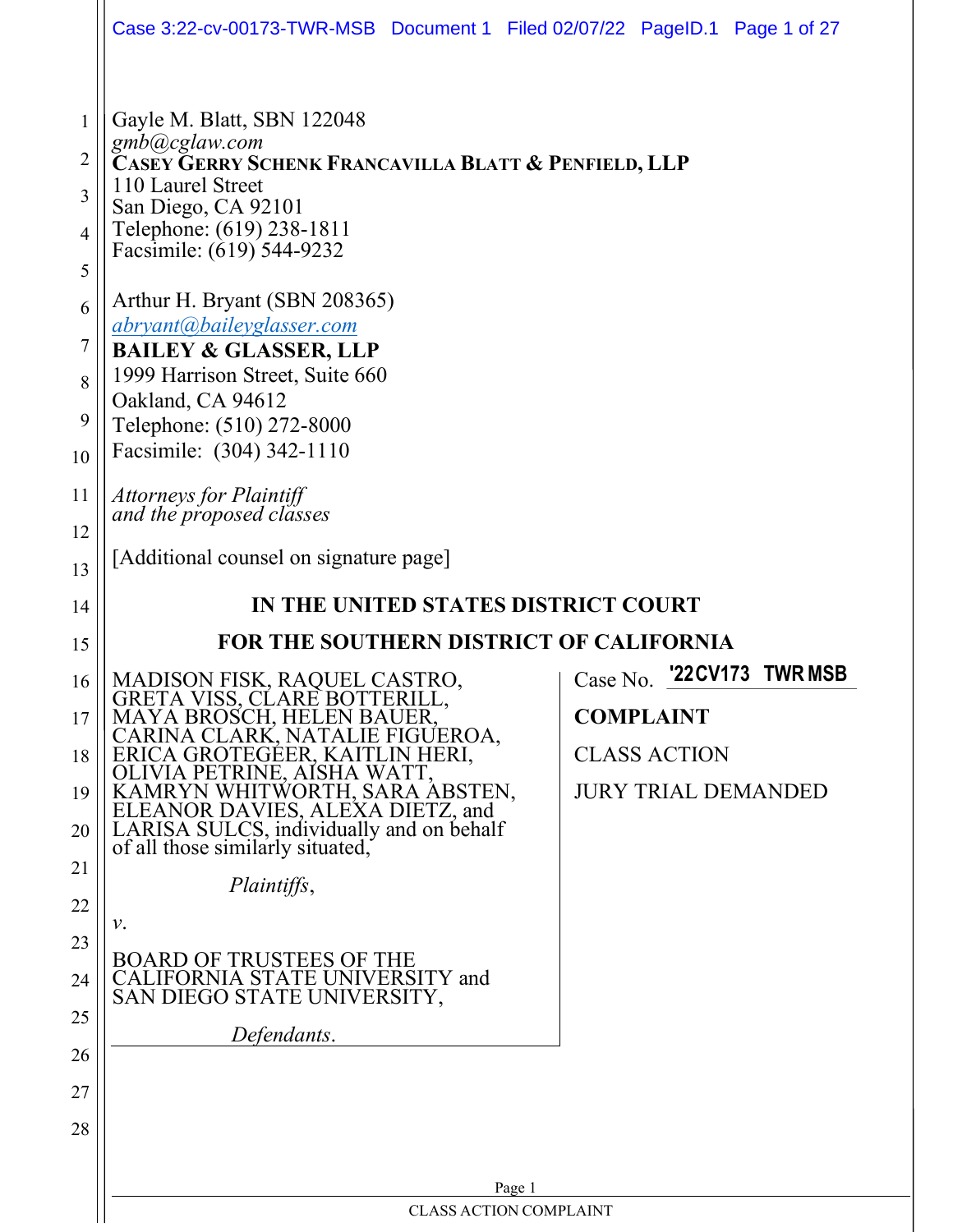#### INTRODUCTION

1. This is a sex discrimination class action against San Diego State University ("SDSU") for depriving its female varsity student-athletes of equal athletic financial aid in violation of Title IX of the Education Amendments of 1972 ("Title IX"). SDSU has not paid its female varsity student-athletes equal athletic financial aid for over a decade, failed to pay them over \$1,200,000 in equal athletic financial aid in the last two academic years, and is not paying them equal athletic financial aid this academic year. This lawsuit seeks to make SDSU pay its female varsity studentathletes the equal athletic financial aid they have been and are being deprived of—and require SDSU to provide them with equal athletic financial aid in the future.

2. Plaintiffs are females who were previously or are currently varsity studentathletes at SDSU. Defendants are the Board of Trustees of the California State University and SDSU (collectively "Defendants"). For years, Defendants have discriminated against SDSU's female varsity student-athletes by depriving them of equal athletic financial aid on the basis of their sex in violation of Title IX.

3. Title IX prohibits all educational institutions receiving federal funds, including SDSU, from discriminating against women (and men) on the basis of their sex.

4. As the United States Department of Education's Office for Civil Rights ("OCR"), responsible for interpreting and enforcing Title IX, explained in 1998, "With regard to athletic financial assistance, the regulations promulgated under Title IX provide that, when a college or university awards athletic scholarships, these scholarship awards must be granted to 'members of each sex in proportion to the number of students of each sex participating in intercollegiate athletics.' 34 C.F.R 106.37(c)." Office for Civil Rights, U.S. Department of Education ("DOE"), Dear Colleague Letter at 2 (July 23, 1998).

28

1

2

3

4

5

6

7

8

9

10

11

12

13

14

15

16

17

18

19

20

21

22

23

Page 2 CLASS ACTION COMPLAINT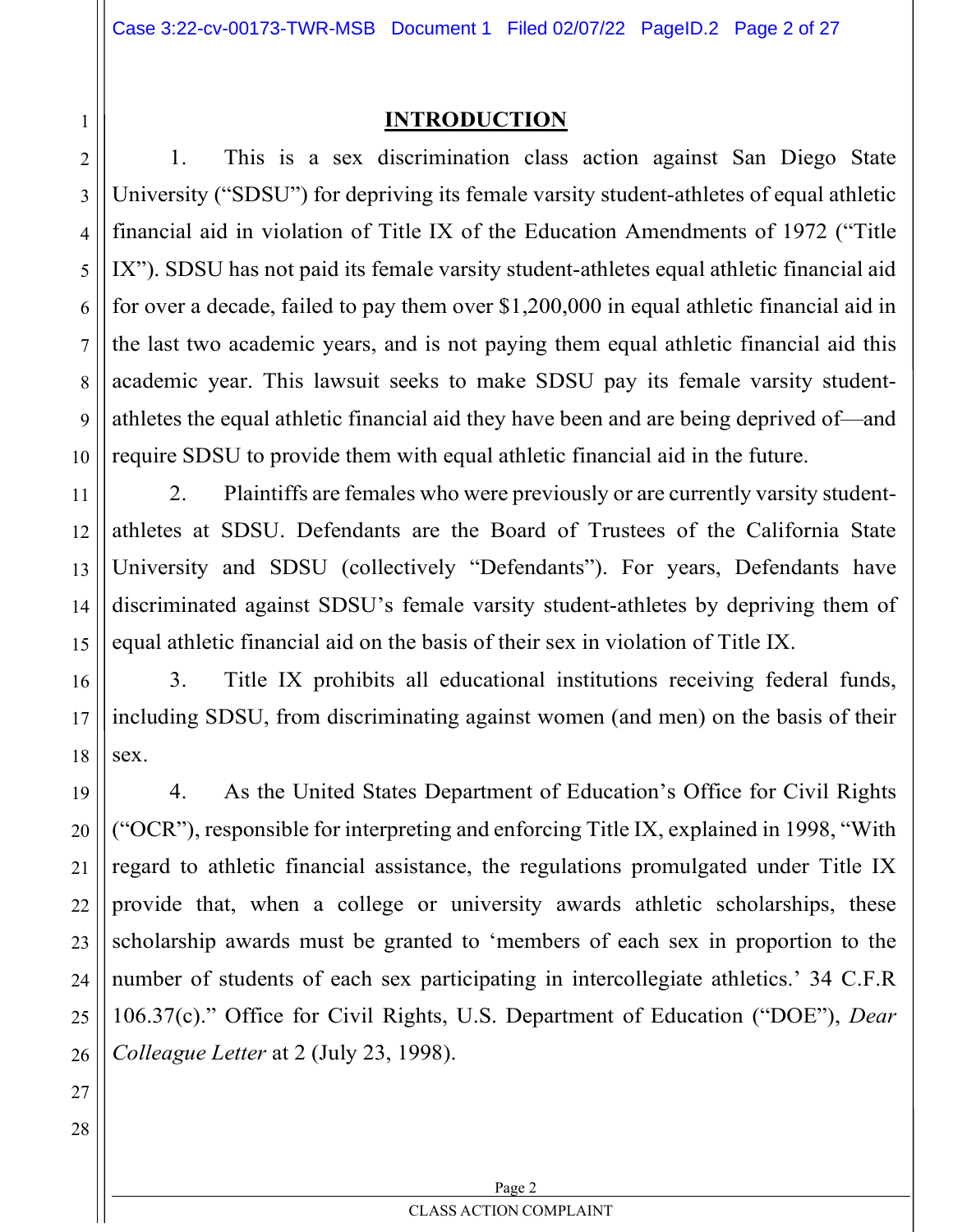5. SDSU has not granted athletic financial aid to its female and male varsity athletes in proportion to the number of students of each sex participating in intercollegiate athletics for more than a decade and is not doing so now.

3 4

5

6

7

8

1

2

6. SDSU has regularly granted and is granting its female varsity studentathletes much less—and its male varsity student-athletes much more—athletic financial aid than they would have received if SDSU had granted such aid in proportion to the number of students of each sex participating in intercollegiate athletics.

7. In the 2019-20 academic year, according to the information that SDSU submitted to the federal government under the Equity in Athletics Disclosure Act ("EADA") and verified as accurate, SDSU granted its 315 female varsity studentathletes over \$690,000 less—and its male varsity student-athletes over \$690,000 more—in athletic financial aid than they would have received if SDSU had granted such aid in proportion to the number of students of each sex participating in intercollegiate athletics.

8. In the 2020-21 academic year, according to the information that SDSU submitted to the federal government under the EADA and verified as accurate, SDSU granted its 305 female varsity student-athletes over \$570,000 less—and its male varsity student-athletes over \$570,000 more—in athletic financial aid than they would have received if SDSU had granted such aid in proportion to the number of students of each sex participating in intercollegiate athletics.

9. A similar or greater unequal and disproportionate allocation of athletic financial aid to varsity female student-athletes at SDSU continues to this day.

10. Defendants' actions have caused and are causing harm to Plaintiffs and those similarly situated and constitute intentional, prohibited discrimination based on sex in violation of Title IX and its implementing regulations at 34 C.F.R. Part 106.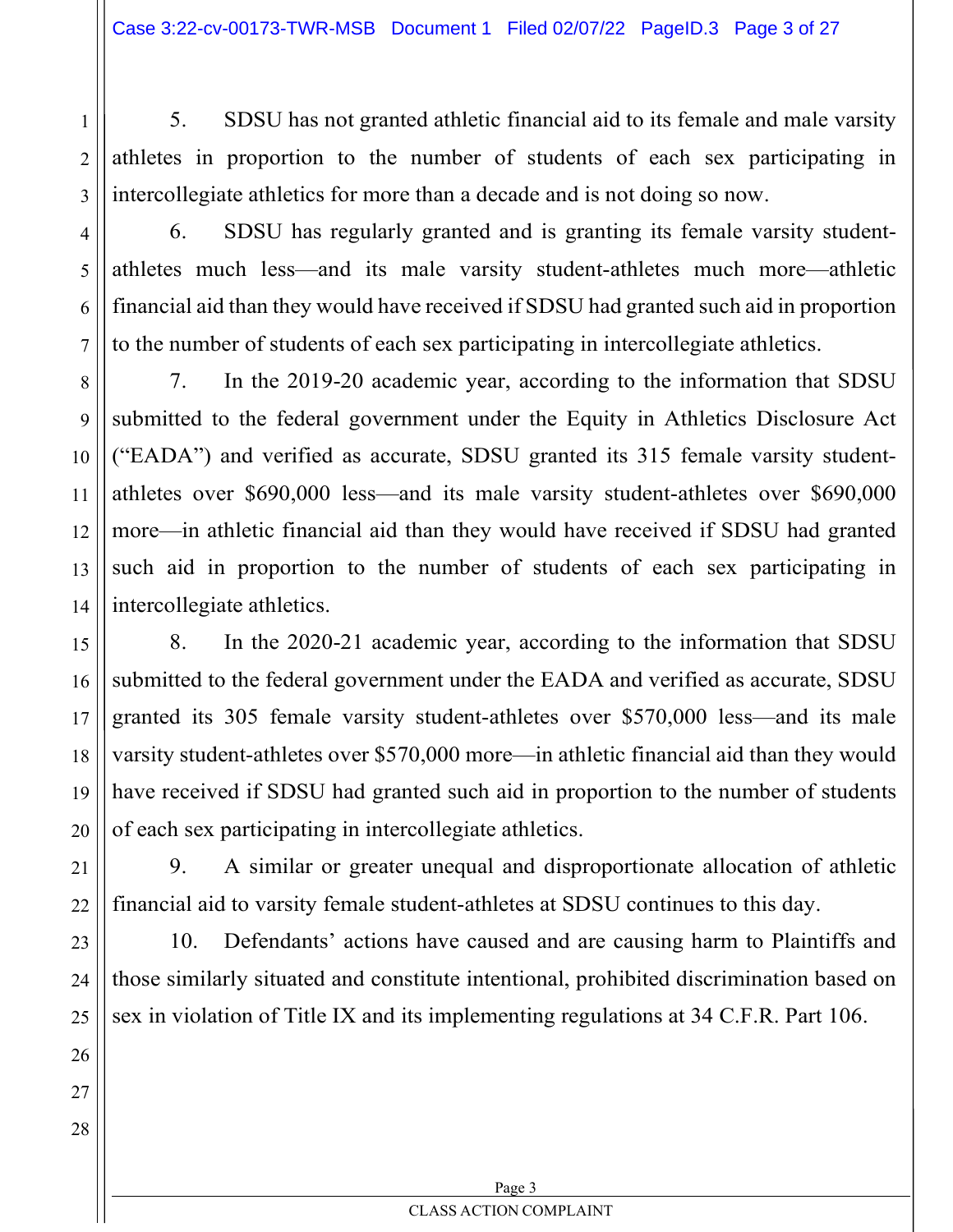1 2 3 11. Plaintiffs and those similarly situated have been and will continue to be harmed by this past and ongoing sex discrimination in SDSU's varsity athletics program.

12. The female student-athletes harmed by Defendants' past and ongoing sex discrimination include the members of SDSU's former women's varsity rowing team.

13. On November 20, 2020, SDSU announced that it was eliminating the women's rowing team, effective at the end of the 2020-21 academic year, ending the varsity athletic careers of nearly 60 female student-athletes. When it did so, SDSU said that it would honor "all athletic scholarships" awarded to members of the women's rowing team who remained at SDSU "through the date of their graduation."

14. Through this class action, Plaintiffs seek to end Defendants' longstanding, ongoing discrimination against SDSU's female varsity student-athletes in the provision of athletic financial aid, require Defendants to compensate SDSU's female varsity student-athletes for depriving them of equal athletic financial aid, and ensure SDSU's future compliance with Title IX's equal athletic financial aid requirements.

16

4

5

6

7

8

9

10

11

12

13

14

15

17

18

19

20

21

22

23

24

25

#### JURISDICTION AND VENUE

15. This action arises under Title IX of the Education Amendments of 1972, 20 U.S.C. §§ 1681 et seq., and the regulations and policies promulgated pursuant to that law.

16. This Court has jurisdiction over Plaintiffs' federal law claims pursuant to 28 U.S.C. §§ 1331, 1343(a)(3), and 1343(a)(4).

17. Declaratory relief is authorized pursuant to 28 U.S.C. §§ 2201 and 2202 to obtain the correct interpretation of the legal requirements described in this Complaint, which is necessary and appropriate to determine the parties' respective rights and duties.

26 18. Venue is proper in the United States District Court for the Southern District of California pursuant to 28 U.S.C. § 1391(b) because SDSU is located in San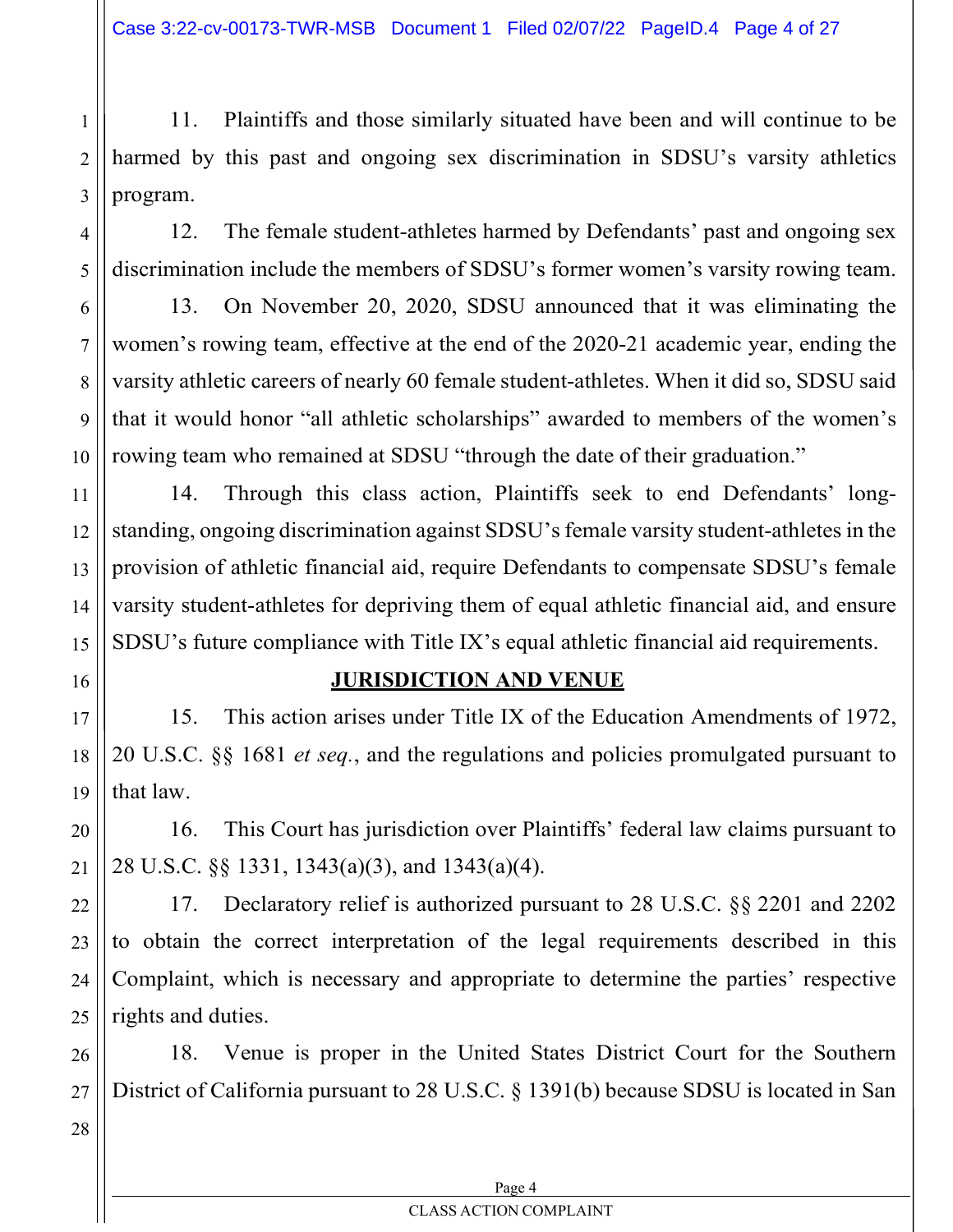Diego, California, which is within this Court's jurisdiction. In addition, the events giving rise to the Complaint occurred in San Diego, California, within this Court's jurisdiction.

## THE PARTIES

19. Plaintiffs are past and current female varsity student-athletes at SDSU.

20. At all times relevant to this case, varsity student-athletes at SDSU were and are eligible for athletic financial aid up to and including a full scholarship, a costof-living stipend, summer aid, fifth-year aid, and NCAA Special Assistance Funds if appropriate.

21. SDSU's average cost of attendance for in-state residents for the last four years was \$28,142 per year. A full athletic scholarship at SDSU, which includes a costof-living stipend, would have covered the entire cost of attendance.

22. SDSU's average cost of attendance for non-residents for the last four years was \$39,230 per year. A full athletic scholarship at SDSU, which includes a cost-ofliving stipend, would have covered the entire cost of attendance.

23. None of the Plaintiffs received all of the athletic financial aid for which they were eligible at SDSU.

24. If SDSU had complied with Title IX and granted athletic financial aid to its female varsity student-athletes proportional to the athletic financial aid it granted to SDSU's male varsity student-athletes, each of the Plaintiffs would have had an opportunity to receive her fair share of equal athletic financial aid.

25. If SDSU had complied with Title IX and granted athletic financial aid to its female varsity student-athletes proportional to the athletic financial aid it granted to SDSU's male varsity student-athletes, each of the Plaintiffs would have received more athletic financial aid than she did.

1

2

3

4

5

6

7

8

9

10

11

12

13

14

15

16

17

18

19

20

21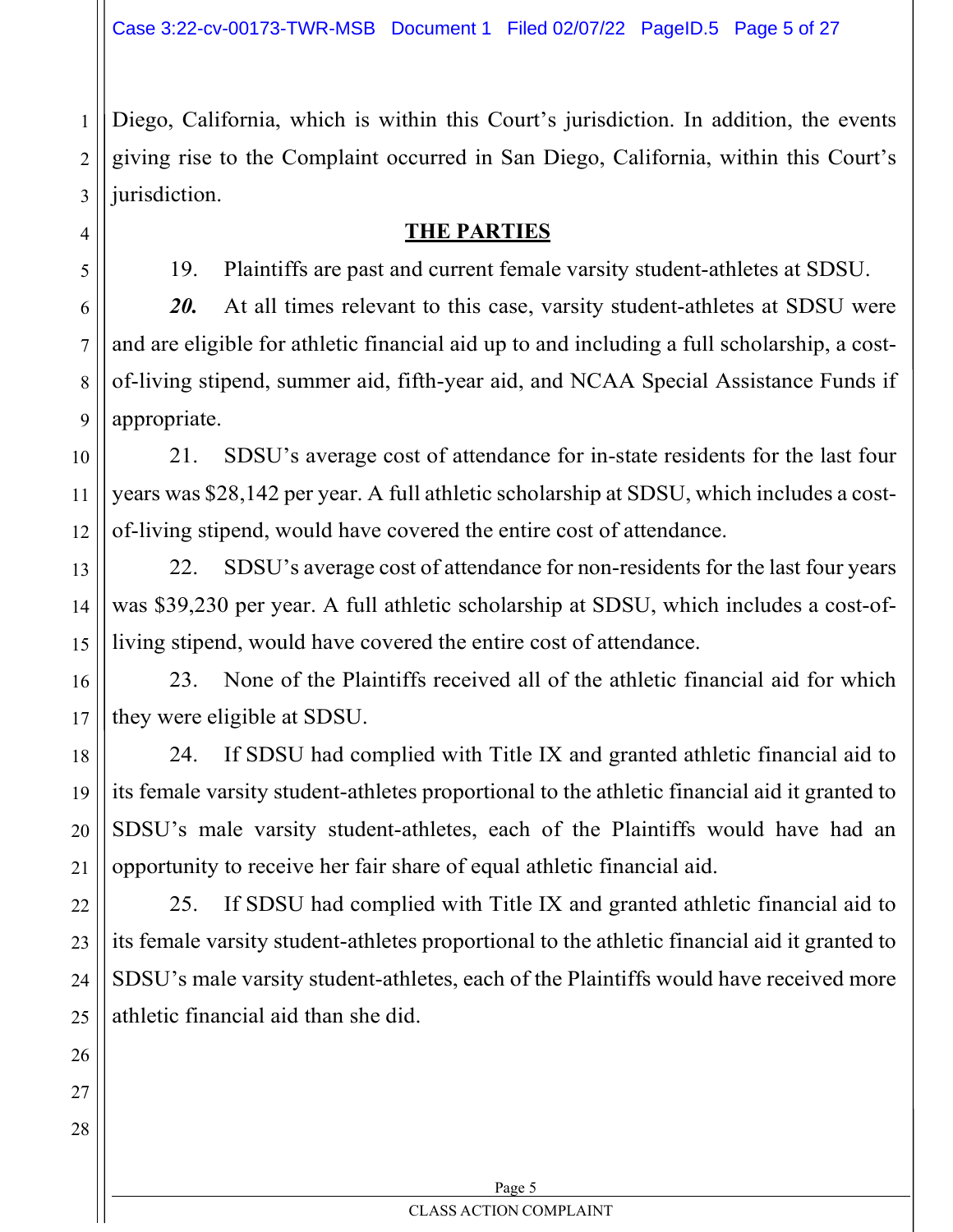26. In addition to being deprived of an equal opportunity to receive equal athletic financial aid and more financial aid than she did, each of the Plaintiffs was injured because she was subjected to discrimination on the basis of her sex.

#### Madison Fisk

1

2

3

4

5

6

7

8

9

10

11

12

13

14

15

16

17

18

19

20

21

22

23

24

25

26

27

28

27. Madison Fisk is currently a senior at SDSU majoring in Economics. She is a resident of California for purposes of tuition at SDSU.

28. Madison was a member of the women's varsity rowing team until SDSU discontinued the team in Spring 2021.

29. Madison began rowing before high school. She worked hard throughout high school to earn a spot as a coxswain for the SDSU women's rowing team.

30. During her time on the rowing team, Madison received partial athletic financial aid. She received a total of \$800 her freshman year, \$5,800 her sophomore year, \$10,800 her junior year, and \$10,800 for this current academic year. Madison received a total of \$28,200 in athletic financial aid as a varsity student-athlete.

31. Madison was harmed by SDSU's failure to provide proportional athletic financial aid to female student-athletes.

## Raquel Castro

32. Raquel Castro is currently a junior at SDSU majoring in Kinesiology. She is a resident of California for purposes of tuition at SDSU.

33. Raquel was a member of the women's varsity rowing team until SDSU discontinued the team in Spring 2021.

34. Raquel trained hard throughout high school so she could pursue rowing as a varsity sport in college.

35. During her time on the rowing team, Raquel received partial athletic financial aid. She received a total of \$800 in athletic financial aid for books each year. Raquel received a total of \$2,400 in athletic financial aid as a varsity student-athlete.

> Page 6 CLASS ACTION COMPLAINT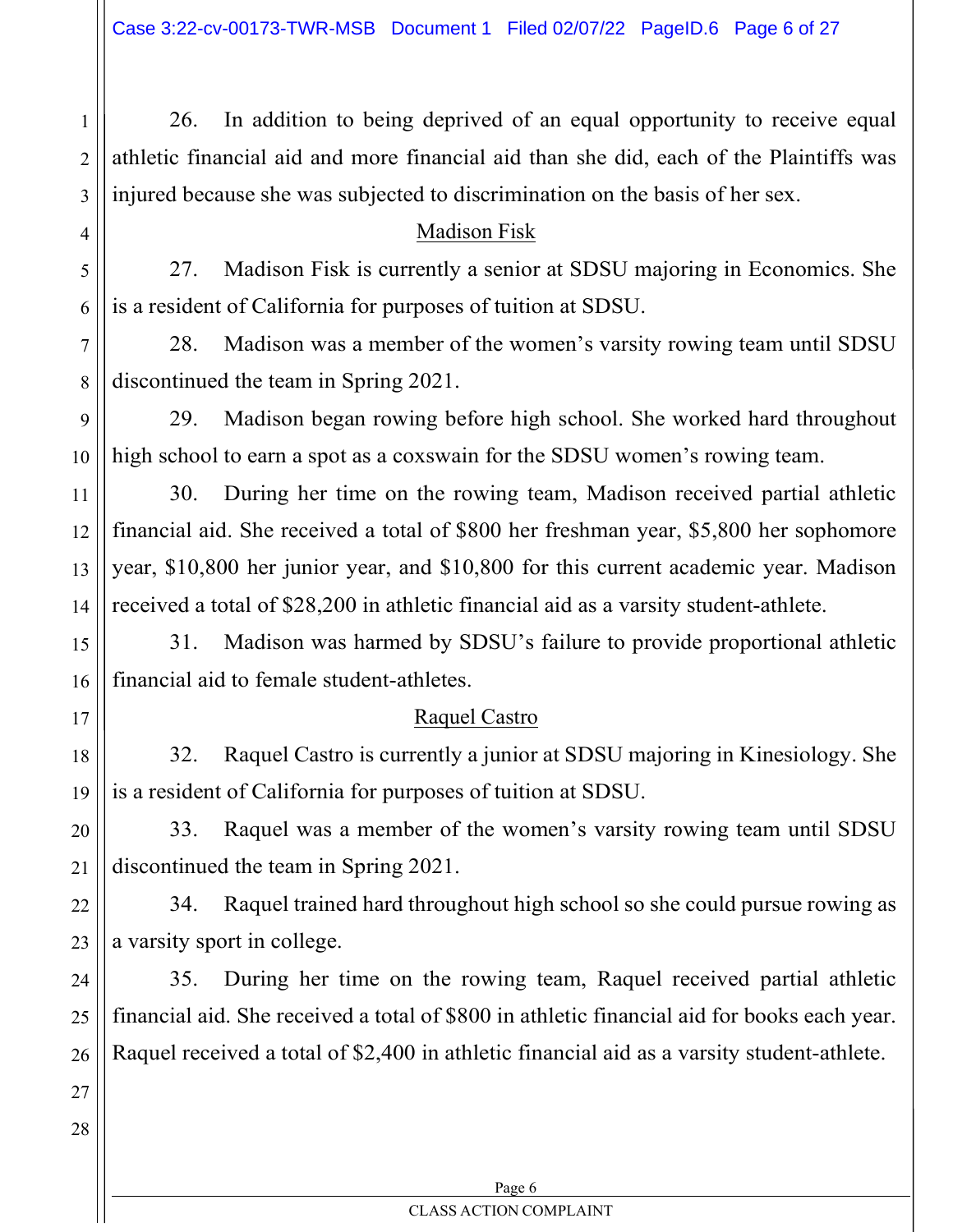36. Raquel was harmed by SDSU's failure to provide proportional athletic financial aid to female student-athletes.

#### Greta Viss

37. Greta Viss is a SDSU graduate with majors in Psychology and Biology and is an applicant to SDSU's master's program. She was a resident of California when she attended SDSU and was a resident for purposes of tuition at SDSU.

38. Greta was a member of the women's varsity rowing team until SDSU discontinued the women's varsity rowing team in Spring 2021.

39. Greta has been playing sports since she was four years old. Greta walked onto the women's rowing team after an injury caused her to be unable to compete in varsity water polo at SDSU.

40. During her time on the rowing team, Greta received partial athletic financial aid during her freshman and sophomore years. She received \$7,000 in athletic financial aid in her freshman year and \$17,000 in her sophomore year.

41. Greta was harmed by SDSU's failure to provide proportional athletic financial aid to female student-athletes.

#### Clare Botterill

42. Clare Botterill is currently a junior at SDSU majoring in Journalism and Media Studies. She came to SDSU from Alberta, Canada, to be a part of the women's varsity rowing team and, therefore, is a non-resident for purposes of tuition at SDSU.

43. Clare was a member of the women's varsity rowing team until SDSU discontinued the women's varsity rowing team in Spring 2021.

23 44. Clare started rowing after being a long-time soccer player. After her first summer rowing, Clare loved the sport and dedicated herself to becoming good enough to earn a spot on the Canadian national team and, subsequently, a spot on the team at SDSU.

28

1

2

3

4

5

6

7

8

9

10

11

12

13

14

15

16

17

18

19

20

21

22

Page 7 CLASS ACTION COMPLAINT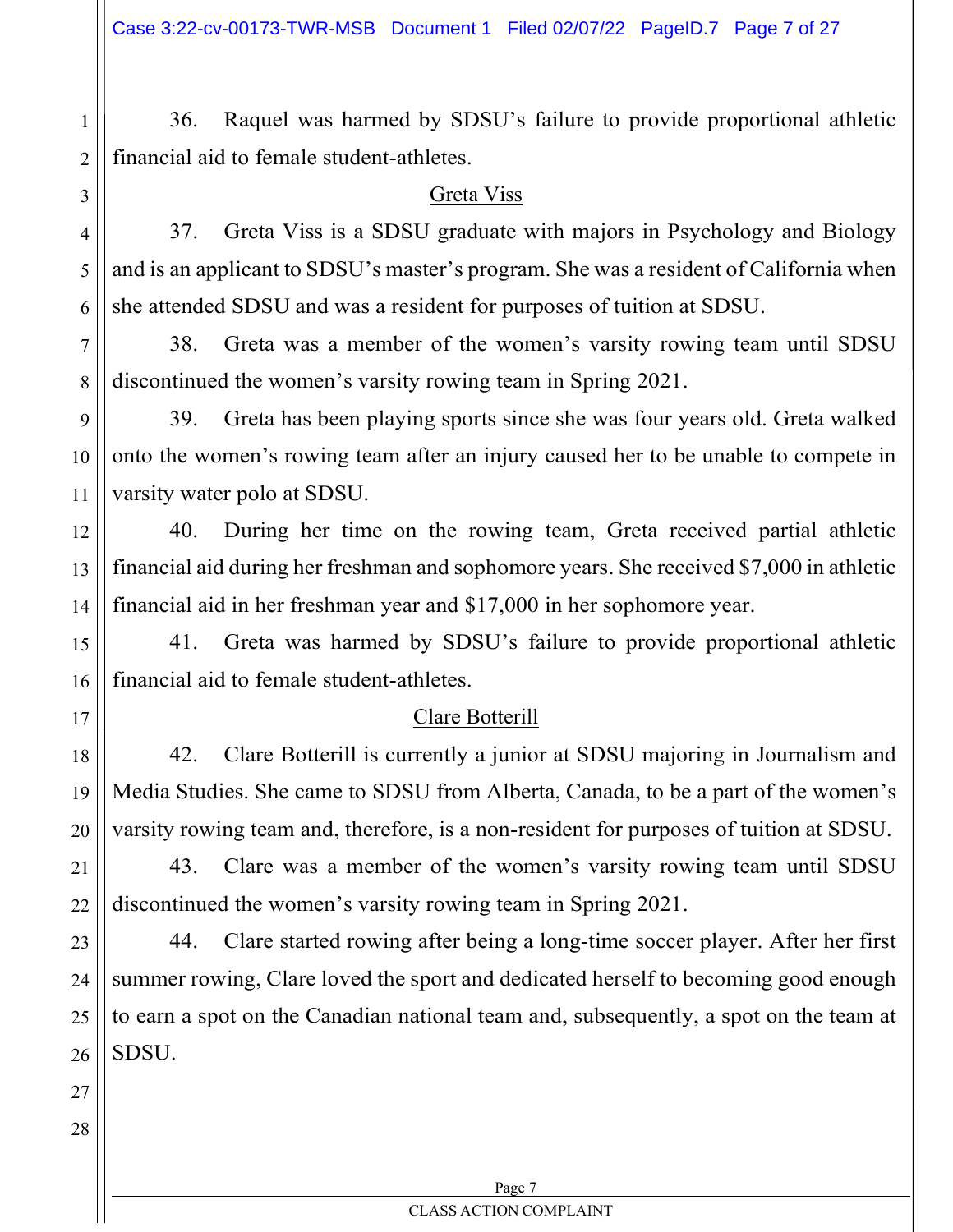45. During her time on the rowing team, Clare received partial athletic financial aid. She received \$38,000 in athletic financial aid in her junior year but did not receive any athletic financial aid as a sophomore, which was her first year at SDSU.

46. Clare was harmed by SDSU's failure to provide proportional athletic financial aid to female student-athletes.

#### Maya Brosch

47. Maya Brosch graduated from SDSU in May 2021. She is a resident of California for purposes of tuition at SDSU.

48. Maya was a member of the women's varsity track and field team until she graduated in May 2021.

49. During her time on the track and field team, Maya received partial athletic financial aid. In her freshman and sophomore years, Maya received \$400 per semester in athletic financial aid for books and \$250 per semester in athletic financial aid for tuition. In her junior and senior years, Maya received \$400 per semester in athletic financial aid for books and \$3,860 per semester in athletic financial aid for tuition. Maya received a total of \$19,640 in athletic financial aid as a varsity student-athlete.

50. Maya was harmed by SDSU's failure to provide proportional athletic financial aid to female student-athletes.

## Olivia Petrine

51. Olivia Petrine is currently a sophomore at SDSU majoring in Computer Science. She came to SDSU from Arizona to be a Division I varsity athlete and, therefore, is a non-resident for the purposes of tuition at SDSU.

52. Olivia was a member of the women's varsity rowing team until SDSU discontinued the women's varsity rowing team in Spring 2021.

53. Olivia started rowing in high school and loved the sport from the first practice. Rowing provided Olivia with the ability to learn how to work as a team member and be a leader as well.

28

1

2

3

4

5

6

7

8

9

10

11

12

13

14

15

16

17

18

19

20

21

22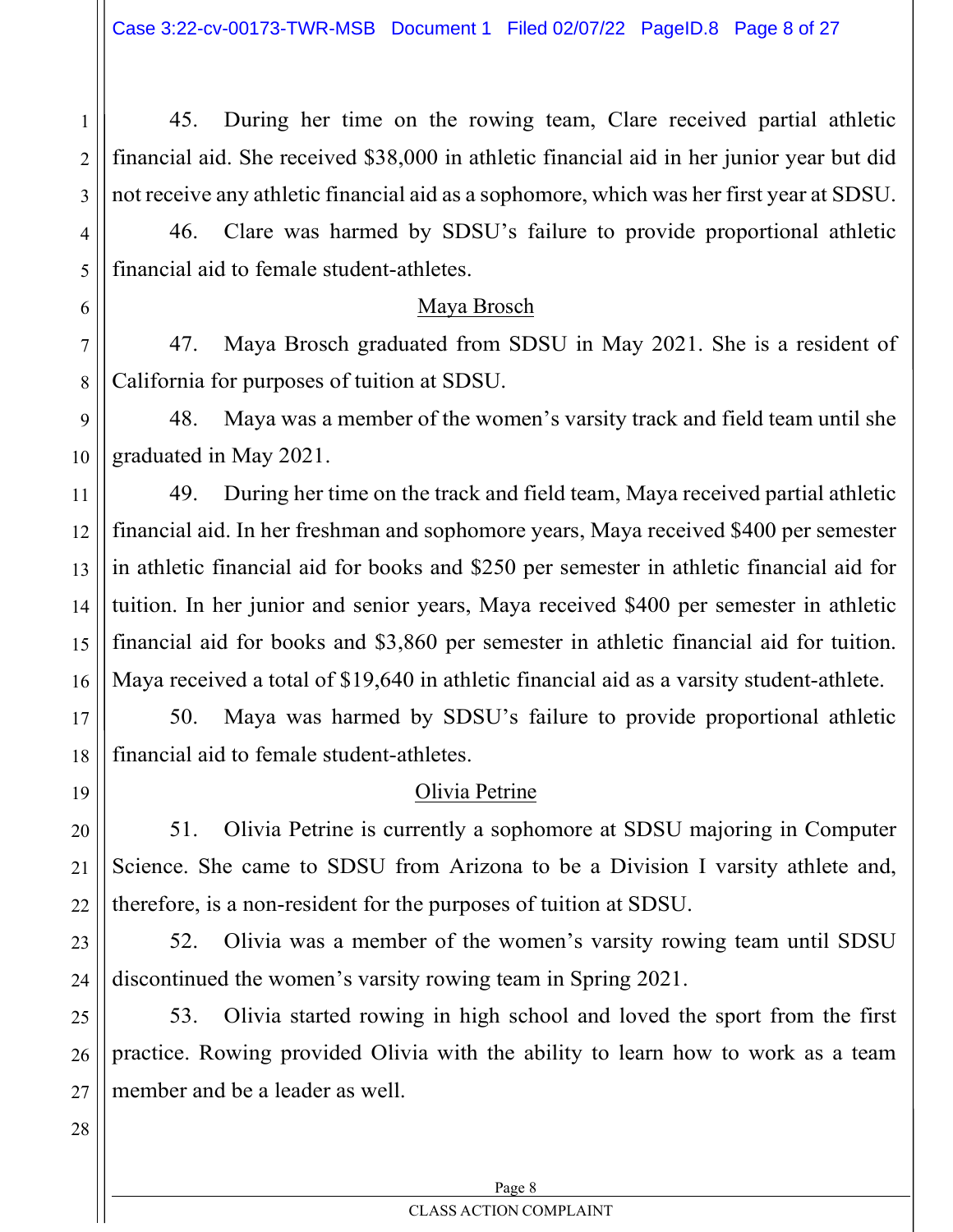54. During her time on the rowing team, Olivia received partial athletic financial aid. She received \$400 per semester in athletic financial aid for books. Olivia received a total of \$800 in athletic financial aid as a varsity student-athlete.

55. Olivia was harmed by SDSU's failure to provide proportional athletic financial aid to female student-athletes.

## Helen Bauer

56. Helen Bauer is currently a senior at SDSU majoring in Business Management. She came to SDSU from Seattle, Washington, and, therefore, is a nonresident for the purposes of tuition at SDSU.

57. Helen was a member of the women's varsity rowing team until SDSU discontinued the women's varsity rowing team in Spring 2021.

58. Helen is very passionate about women's fitness and women's opportunities to participate in sports. Helen began rowing in high school. She chose to attend SDSU because it would offer her an opportunity to participate on an up-andcoming varsity Division I rowing team and obtain a quality education. Helen worked her way to becoming team captain in the 2020 season.

59. During her freshman and sophomore year, Helen received partial athletic financial aid. During her freshman year she received \$10,000 in athletic financial aid. During her sophomore year she received \$20,000. Helen received a total of \$30,000 in athletic financial aid up to her sophomore year as a student-athlete.

60. Helen was harmed by SDSU's failure to provide proportional athletic financial aid to female student-athletes.

# Carina Clark

61. Carina Clark is currently a senior at SDSU majoring in Media Studies. She came to SDSU from Florida to be a varsity athlete and, therefore, is a non-resident for the purposes of tuition at SDSU.

62. Carina is a member of the women's track and field team at SDSU.

1

2

3

4

5

6

7

8

9

10

11

12

13

14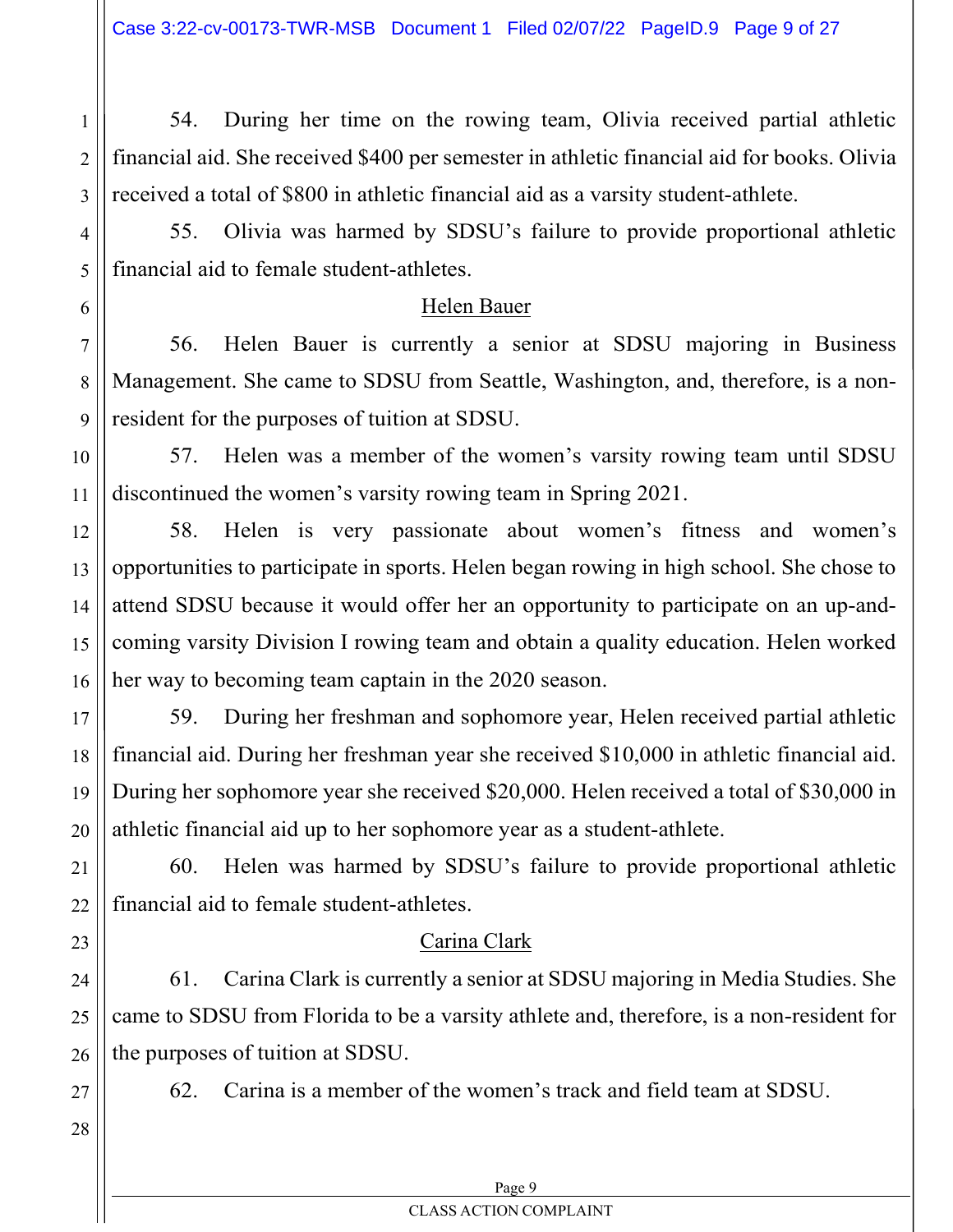63. Carina has run track for most of her life. Both of Carina's parents were professional athletes, and they instilled in her a love for sports.

64. During her time on the track and field team, Carina received partial athletic financial aid for her senior year only in the amount of \$400 per semester. Carina received a total of \$800 in athletic financial aid as a varsity student-athlete.

65. Carina was harmed by SDSU's failure to provide proportional athletic financial aid to female student-athletes.

## Natalie Figueroa

66. Natalie Figueroa is currently a junior at SDSU majoring in Psychology. She is a resident of California for purposes of tuition at SDSU.

67. Natalie was a member of the women's varsity rowing team until SDSU discontinued the women's varsity rowing team in Spring 2021.

68. Natalie loved being a part of the women's rowing team, and she chose SDSU because she wanted a college with great academic programs and great athletic teams.

16 17 69. During her time on the rowing team, Natalie did not receive any athletic financial aid.

18 19 70. Natalie was harmed by SDSU's failure to provide proportional athletic financial aid.

20

21

22

23

24

25

26

1

2

3

4

5

6

7

8

9

10

11

12

13

14

15

## Erica Grotegeer

71. Erica Grotegeer is currently a senior at SDSU majoring in Criminal Justice, Sociology, and Journalism. She is a resident of California purposes of tuition at SDSU.

72. Erica is a member of the women's varsity track and field team at SDSU.

73. Erica started participating in track when she was 13 years old, and she loves being an athlete.

27 28

#### Page 10 CLASS ACTION COMPLAINT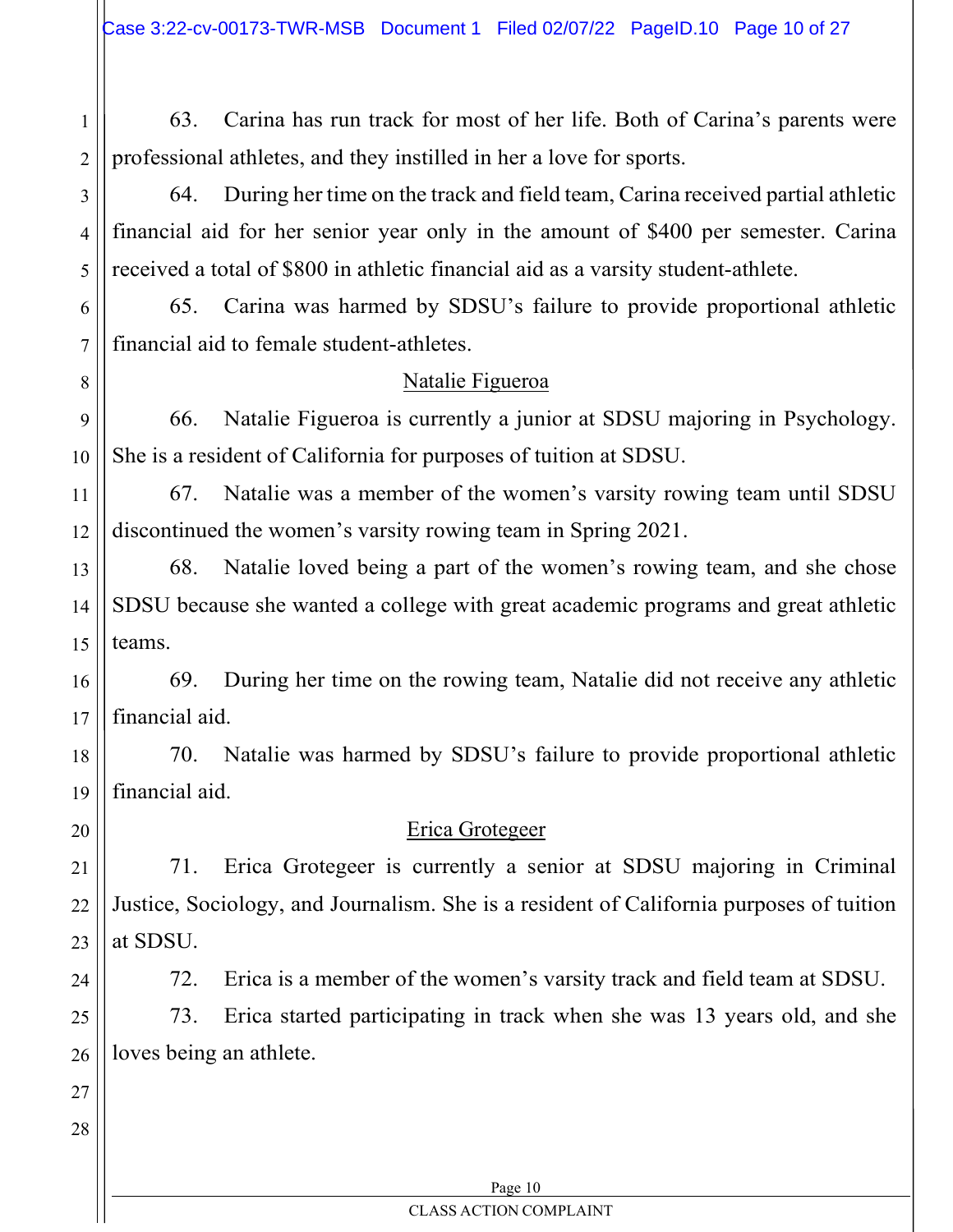74. During her time on the track and field team, Erica has received partial athletic financial aid. She received \$3,461 her freshman year, \$3,629 her sophomore year, \$11,630 her junior year and \$19,159 this academic year. Erica received a total of \$37,879 in athletic financial aid as a varsity student-athlete.

75. Erica was harmed by SDSU's failure to provide proportional athletic financial aid. To female student-athletes.

# Kaitlin Heri

76. Kaitlin Heri is currently a senior at SDSU majoring in Business. She is a resident of California for purposes of tuition at SDSU.

1

2

3

4

5

6

7

8

9

10

11

12

13

14

15

16

17

18

19

20

21

22

23

24

25

26

27

77. Kaitlin is a member of the women's varsity track and field team at SDSU.

78. Kaitlin has been an athlete for most of her life. Kaitlin chose SDSU because of its pole-vaulting program, and she loves the people she has been able to meet and the experiences she has had as a varsity student-athlete.

79. During her time on the track and field team, Kaitlin has received partial athletic financial aid. She received \$3,000 her freshman year, she received \$8,800 her sophomore year. She received \$13,200 per year in her junior and senior years. Kaitlin is currently receiving fifth year aid in the amount of \$26,400. Kaitlin received a total of \$64,600 in athletic financial aid as a varsity student-athlete.

80. Kaitlin was harmed by SDSU's failure to provide proportional athletic financial aid to female student-athletes.

# Aisha Watt

81. Aisha Watt is currently a junior at SDSU majoring in Kinesiology. She came to SDSU from Seattle, Washington, and, therefore, is a non-resident for the purposes of tuition at SDSU.

82. Aisha is a member of the women's varsity track and field team at SDSU.

83. Aisha loves being a student-athlete because it allows her to keep improving herself and achieving accomplishments that she never thought possible.

28

Page 11 CLASS ACTION COMPLAINT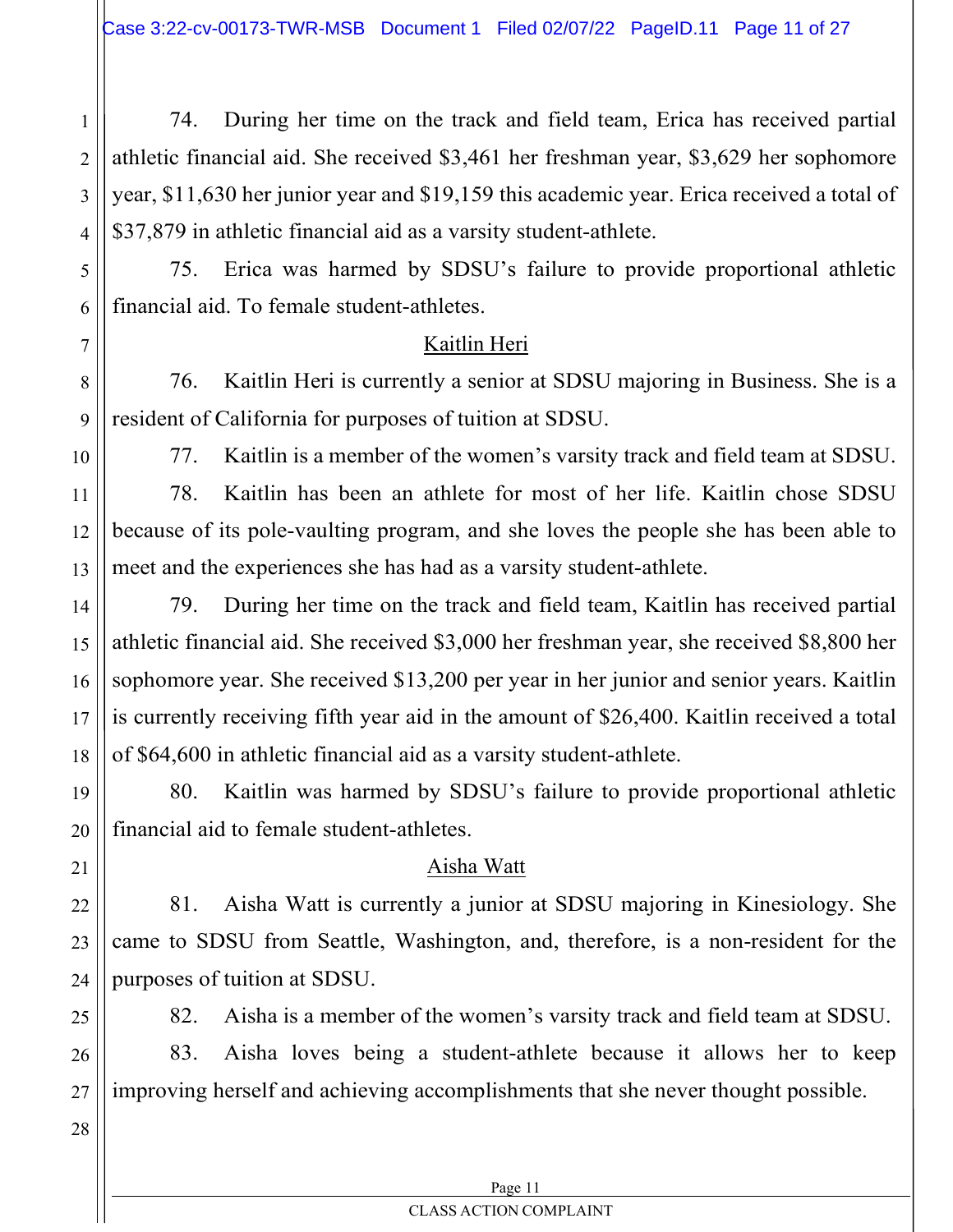84. During her time on the track and field team, Aisha received partial financial aid. She received 10% of tuition and \$800 for books, per year for her freshman and sophomore years. She is receiving \$3,000 in athletic aid this year. Aisha has received a total of \$4,600 in athletic financial aid as a varsity student-athlete.

85. Aisha was harmed by SDSU's failure to provide proportional athletic financial aid to female student-athletes.

## Kamryn Whitworth

86. Kamryn Whitworth graduated from SDSU in May 2021 with a degree in Communication. She was a resident of California for the purposes of tuition at SDSU.

87. Kamryn was a member of the women's varsity rowing team until SDSU discontinued the women's varsity rowing team in Spring 2021.

88. Kamryn discovered the sport of rowing when she was 13 years old. She gave her heart and soul to her rowing career, and that dedication made it possible for her to be a varsity rower at SDSU.

89. During her time on the rowing team, Kamryn received partial athletic financial aid. In her freshman and sophomore years, she received \$800 per year. In her junior and senior years, she received \$5,800 per year. Kamryn received a total of \$13,200 in athletic financial aid as a varsity student athlete.

90. Kamryn was harmed by SDSU's failure to provide proportional athletic financial aid to female student-athletes.

## Sara Absten

91. Sara Absten is currently a senior at SDSU majoring in Economics. She is a legal resident of California.

92. Sara is a member of the women's varsity track and field team at SDSU.

93. Sara loves being a track and field athlete because it makes her proud to set goals for herself and achieve those goals. Sara chose to come to SDSU for track and field because the head coach is a former Olympian.

1

2

3

4

5

6

7

8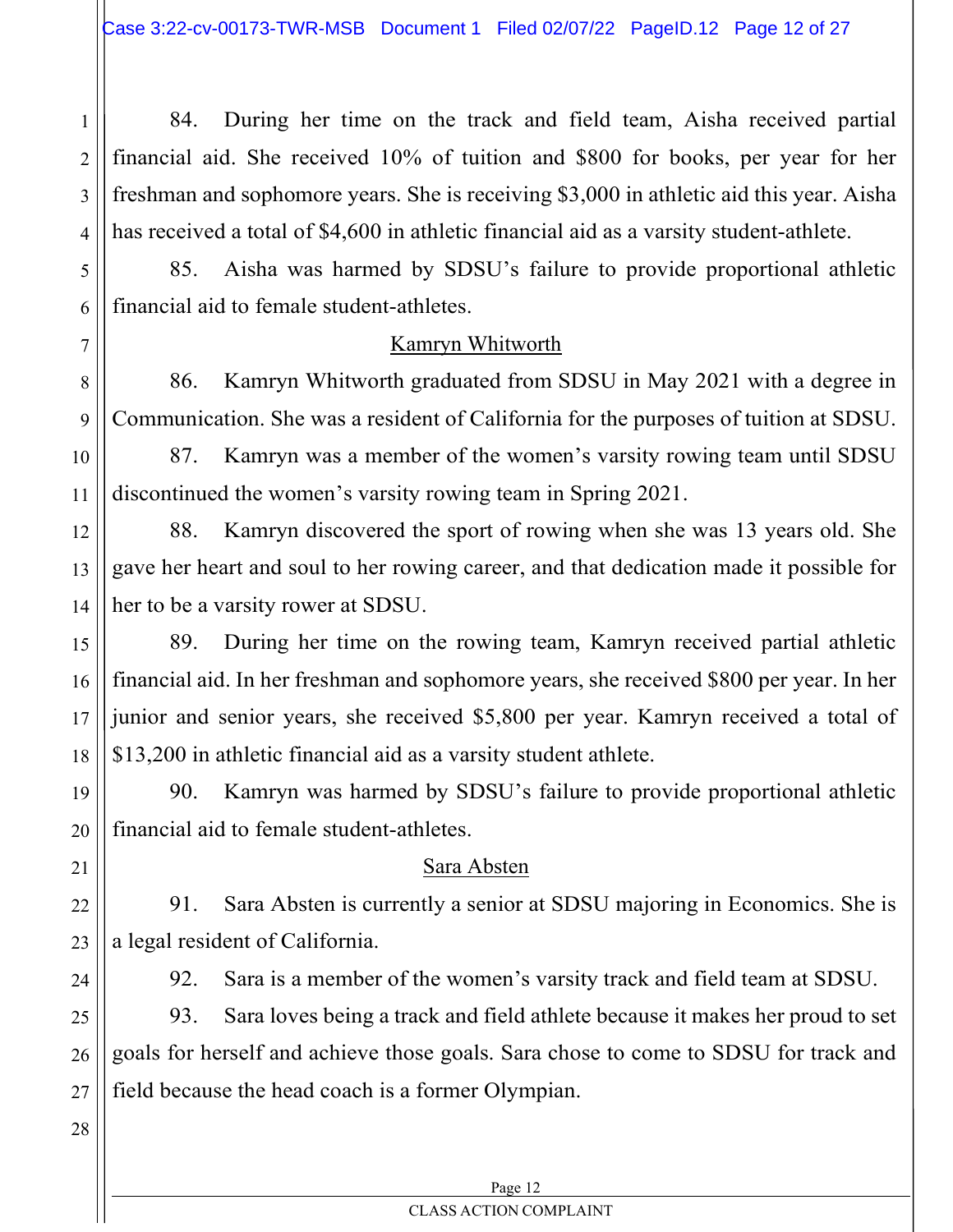94. During her time on the track and field team, Sara has received partial athletic financial aid. The amount of athletic financial aid has fluctuated significantly from semester to semester; some semesters she received almost full tuition and other semesters she only received 10% of the cost of attendance.

95. Sara was harmed by SDSU's failure to provide proportional athletic financial aid to female student-athletes.

#### Eleanor Davies

96. Eleanor Davies is currently a sophomore in college. She attended SDSU majoring in Business Marketing until transferring in January 2022, after SDSU eliminated her sport. She came to SDSU from Connecticut and, therefore, was a nonresident for the purposes of tuition at SDSU.

97. Eleanor was a member of the women's varsity rowing team until SDSU discontinued the women's varsity rowing team in Spring 2021.

98. During her time on the rowing team, Eleanor received partial athletic financial aid. She received \$7,500 a semester in athletic financial aid. Eleanor received a total of \$22,500 in athletic financial aid at SDSU.

99. Eleanor was harmed by SDSU's failure to provide proportional athletic financial aid to female student-athletes.

## Alexa Dietz

100. Alexa Dietz is currently a senior at SDSU. Alexa came to SDSU from Washington and therefore, is a non-resident for the purposes of tuition at SDSU.

101. Alexa was a member of the women's varsity rowing team until SDSU discontinued the women's varsity rowing team in Spring 2021.

102. During her time on the rowing team, Alexa received partial athletic financial aid. She received \$800 her freshman year and \$8,800 per year in both her sophomore and junior years. Alexa received a total of \$18,400 in athletic financial as a varsity student-athlete.

1

2

3

4

5

6

7

8

9

10

11

12

13

14

15

16

17

18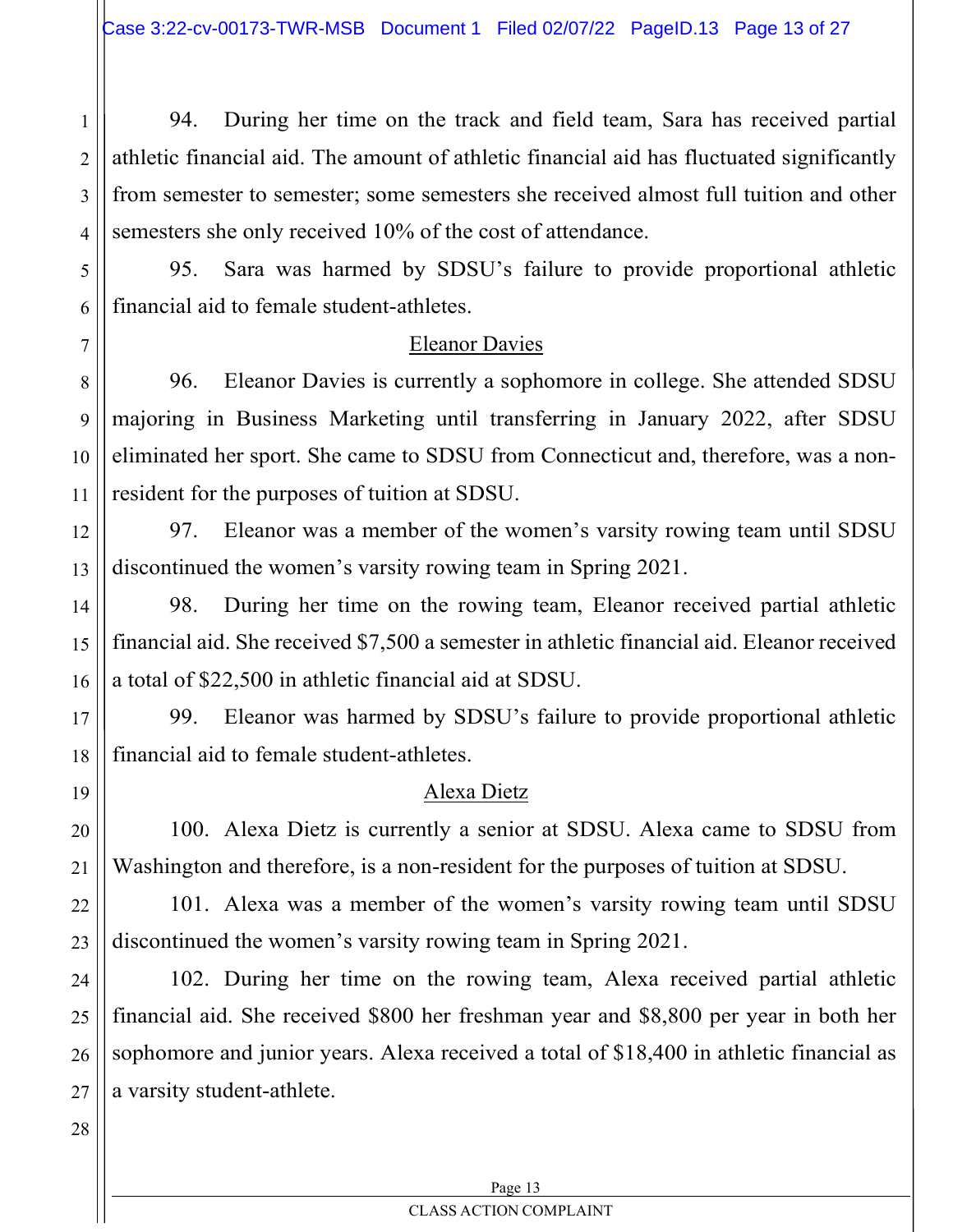103. Alexa was harmed by SDSU's failure to provide proportional athletic financial aid to female student-athletes.

#### Larisa Sulcs

104. Larisa Sulcs is currently a junior at SDSU. She came to SDSU from Seattle, Washington and, therefore, is a non-resident for the purposes of tuition at SDSU.

105. Larisa was a member of the women's varsity rowing team until SDSU discontinued the women's varsity rowing team in Spring 2021.

106. During her time on the rowing team, Larisa received partial athletic financial aid. She received \$7,600 her freshman year, \$15,200 her sophomore year per semester in athletic financial aid for books. Larisa has received a total of \$22,800 in athletic financial aid as a varsity student-athlete.

107. Larisa was harmed by SDSU's failure to provide proportional athletic financial aid to female student-athletes.

## **Defendants**

108. Defendant San Diego State University is a constituent institution of the California State University System.

109. Defendant SDSU is a recipient of federal funds and is required to comply with Title IX and all of its implementing regulations.

110. Defendant Board of Trustees of the California State University is a public entity that does business in San Diego, California, by operating the university campus of SDSU.

23 24 25 111. Defendant Board of Trustees of the California State University is a recipient of federal funds and is required to comply with Title IX and all implementing regulations.

112. Under Title IX of the Education Amendments of 1972, 20 U.S.C. § 1681 et seq., and the regulations adopted pursuant to 34 C.F.R. Part 106, SDSU and the

27 28

26

1

2

3

4

5

6

7

8

9

10

11

12

13

14

15

16

17

18

19

20

21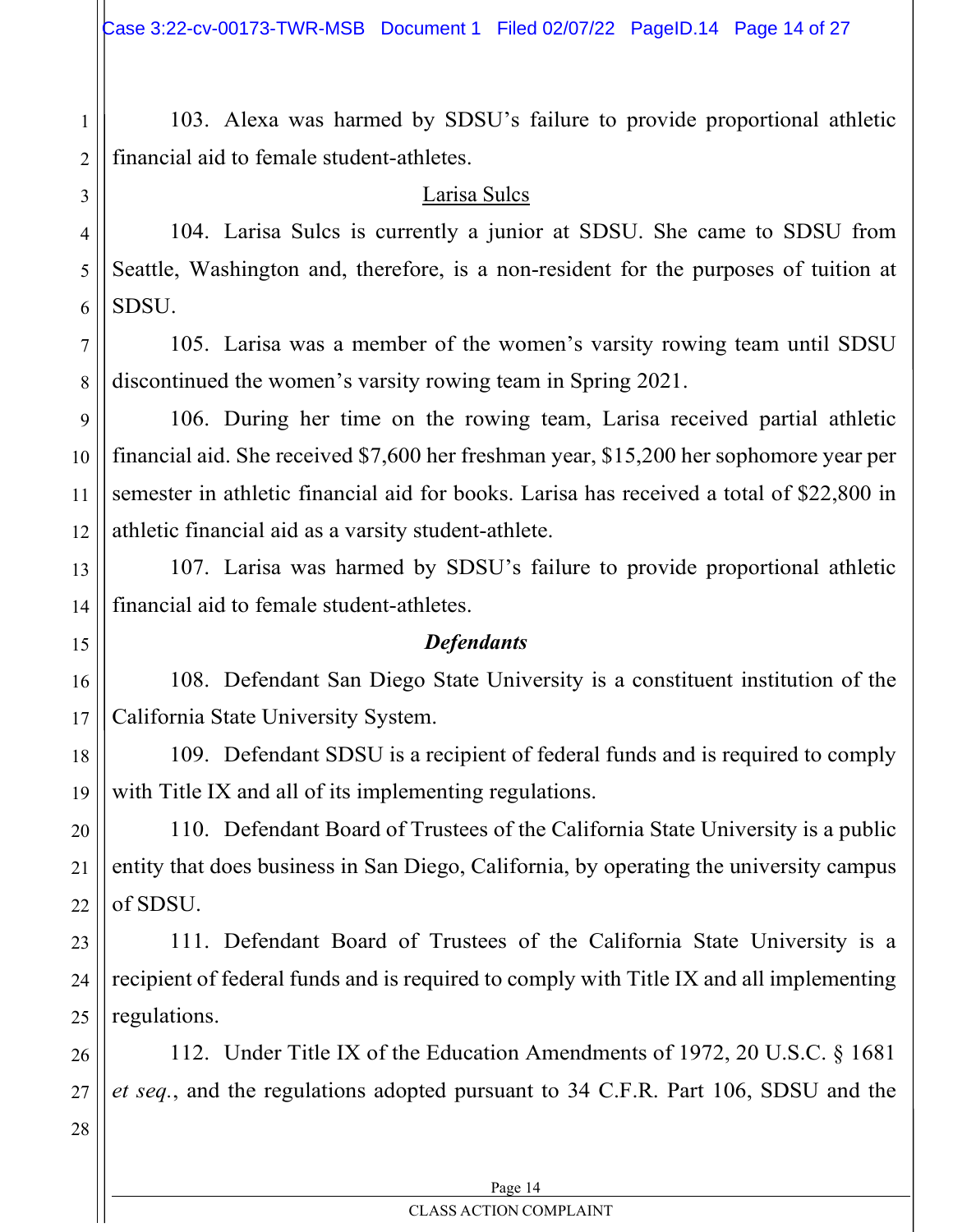Board of Trustees of the California State University must provide equal opportunities for women and men in every program SDSU offers, including equal athletic financial aid to female and male athletes in SDSU's intercollegiate athletics programs.

# FACTUAL ALLEGATIONS

# Title IX's Equal Athletic Financial Aid Requirements

113. Title IX says, "No person in the United States shall, on the basis of sex, be excluded from participation in, be denied the benefits of, or be subjected to discrimination under any education program or activity receiving Federal financial assistance." 20 U.S.C. § 1681(a).

114. Because SDSU receives federal financial assistance, its varsity athletic program is subject to Title IX, and SDSU must comply with Title IX's requirements. 20 U.S.C. § 1687.

115. When schools segregate their varsity athletic programs on the basis of sex, as SDSU does, their violations of Title IX in those programs constitute intentional sex discrimination. See Neal v. Board of Trustees of the Cal. State Univs., 198 F.3d 763, 772 n.8 (9th Cir. 1999).

116. Applying Title IX to intercollegiate athletics, OCR has adopted regulations requiring educational institutions receiving federal funds to "provide equal athletic opportunity for members of both sexes." 34 C.F.R. § 106.41(c).

117. The regulations, codified at 34 C.F.R. Part 106 (the "Regulations") are enforced by OCR.

118. In 1979, OCR issued a policy interpretation of Title IX and the Regulations as applied to intercollegiate athletics at 44 Fed. Reg. 71,413 (Dec. 11, 1979) (the "OCR Policy Interpretation").

119. The OCR Policy Interpretation sets forth three areas of compliance under Title IX as it relates to college sports: (1) equal accommodation of student interests

1

2

3

4

5

6

7

8

9

10

#### Page 15 CLASS ACTION COMPLAINT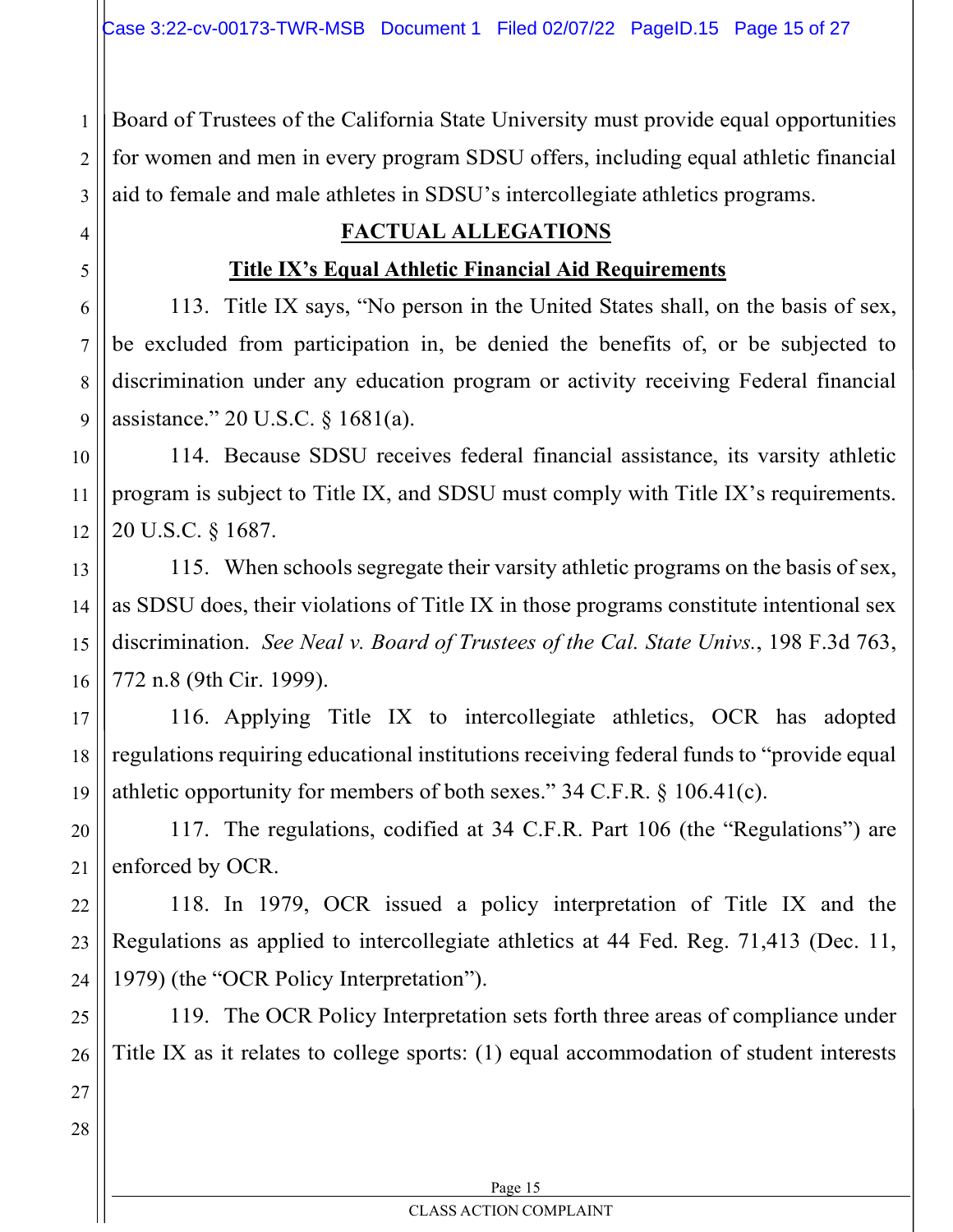and abilities; (2) equal athletic financial assistance; and (3) equal treatment and benefits.

120. Compliance regarding athletic financial assistance is assessed pursuant to 34 C.F.R. §106.37 (c), which provides:

- (1) To the extent that a recipient awards athletic scholarships or grants-in-aid, it must provide reasonable opportunities for such awards for members of each sex in proportion to the number of students of each sex participating in interscholastic or intercollegiate athletics.
- (2) Separate athletic scholarships or grants-in-aid for members of each sex may be provided as part of separate athletic teams for members of each sex to the extent consistent with this paragraph and § 106.41.

121. The OCR Policy Interpretation states, among other things, its interpretation of the athletic financial aid provision quoted above:

The Policy - The Department will examine compliance with this provision of the regulation primarily by means of a financial comparison to determine whether proportionately equal amounts of financial assistance (scholarship aid) are available to men's and women's athletic programs. The Department will measure compliance with this standard by dividing the amounts of aid available for the members of each sex by the numbers of male or female participants in the athletic program and comparing the results. Institutions may be found in compliance if this comparison results in substantially equal amounts or if a resulting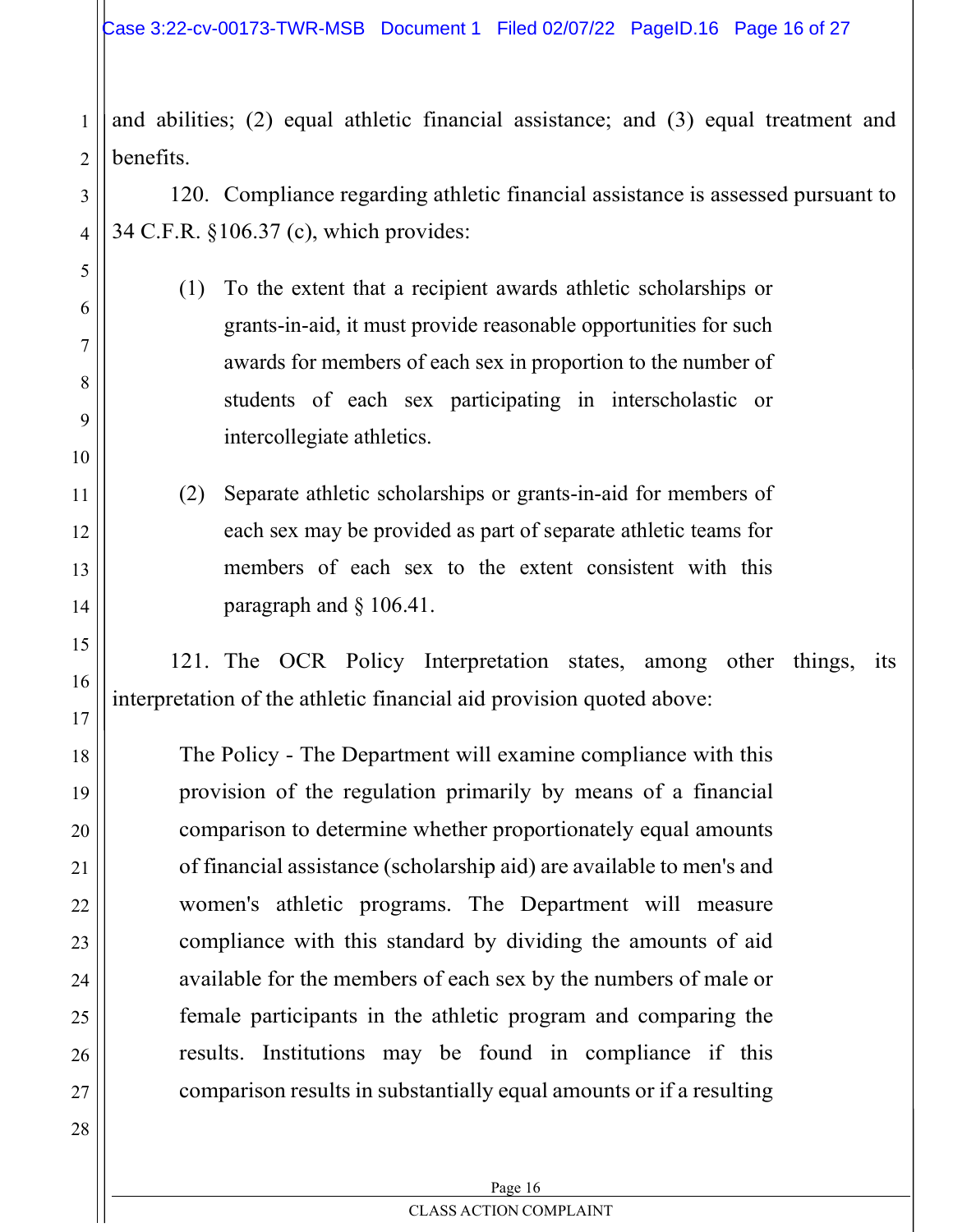disparity can be explained by adjustments to take into account legitimate, nondiscriminatory factors…

Application of the Policy - This section does not require a proportionate number of scholarships for men and women or individual scholarships of equal dollar value. It does mean that the total amount of scholarship aid made available to men and women must be substantially proportionate to their participation rates.

44 Fed. Reg. 71,415.

1

2

3

4

5

6

7

8

9

10

11

12

13

14

15

16

17

18

19

20

21

22

23

24

25

26

27

28

122. On July 23, 1998, the OCR discussed and clarified how it interpreted and would enforce Tile IX's athletic financial aid requirements:

With regard to athletic financial assistance, the regulations promulgated under Title IX provide that, when a college or university awards athletic scholarships, these scholarships awards must be granted to "members of each sex in proportion to the number of students of each sex participating in …intercollegiate athletics." 34 C.F.R 106.37(c)…

It is important to note that it is not enough for a college or university merely to assert a nondiscriminatory justification. Instead, it will be required to demonstrate that its asserted rationale is in fact reasonable and does not reflect underlying discrimination…

If any unexplained disparity in the scholarship budget for athletes of either gender is 1% or less for the entire budget for athletic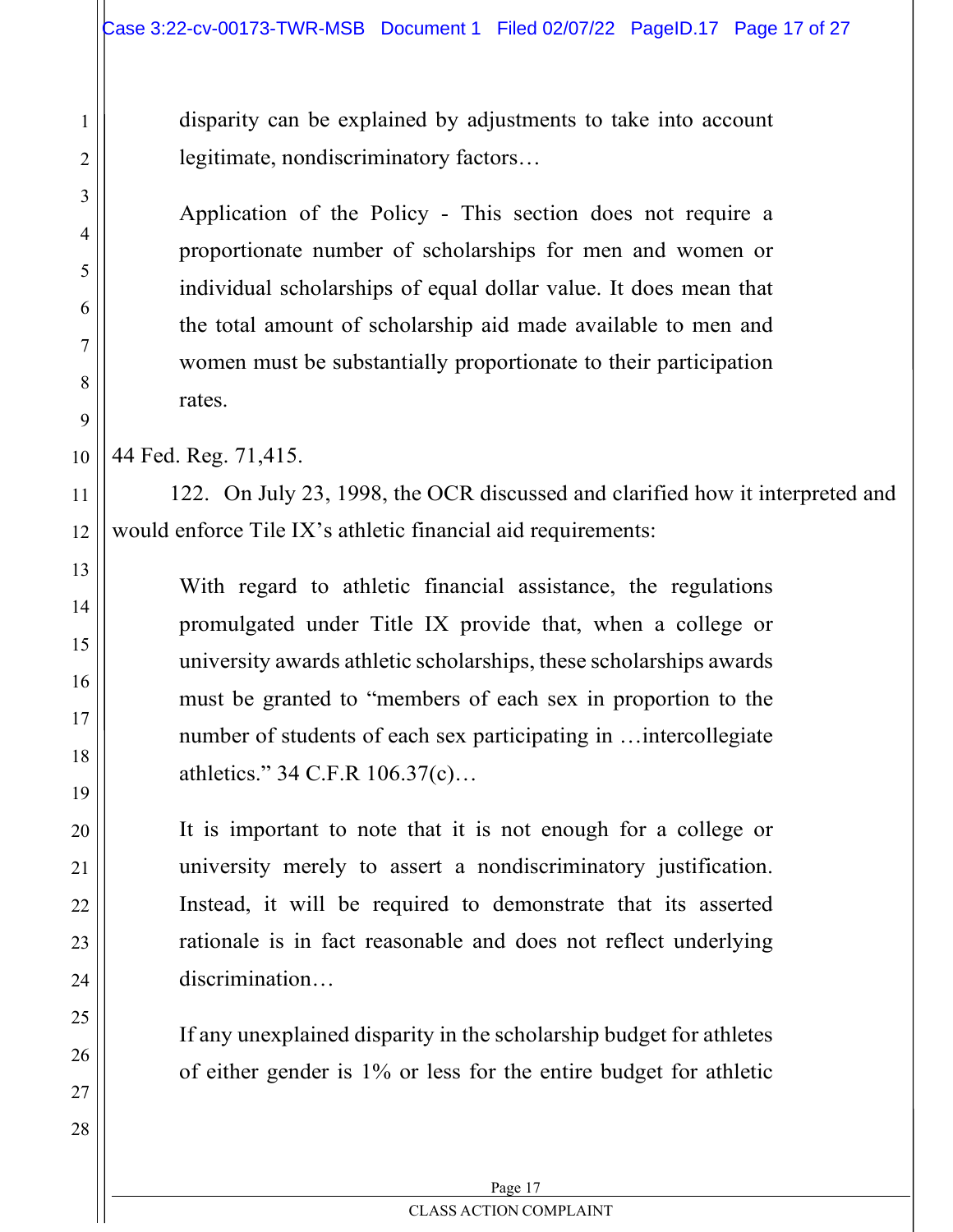scholarships, there will be a strong presumption that such a disparity is reasonable and based on legitimate and nondiscriminatory factors. Conversely, there will be a strong presumption that an unexplained disparity of more than 1% is in violation of the "substantially proportionate" requirement.

Office for Civil Rights, U.S. DOE, Dear Colleague Letter at 2-4 (July 23, 1998).

123. Because Title IX and its implementing Regulations are federal law, NCAA and conference rules cannot justify violations of them.

124. The Title IX Regulations state: "The obligation to comply with this part is not obviated or alleviated by any rule or regulation of any organization …or association which would render any applicant or student ineligible to participate or limit the eligibility or participation of any applicant or student, on the basis of sex, in any education program or activity operated by a recipient and which receives Federal financial assistance." 34 C.F.R. 106.6 (c).

## SDSU's Violations of Title IX's

## Equal Athletic Financial Aid Requirements

125. SDSU is a member of the NCAA, and it participates in Division I athletics, the highest level of intercollegiate competition. SDSU offers athletic financial aid to members of its varsity athletic teams.

126. For the past several decades, SDSU has sponsored men's and women's varsity Division I intercollegiate athletic teams, segregated based on sex.

127. SDSU fails to provide athletic financial aid to its female varsity studentathletes in proportion to their athletic participation rates and, accordingly, intentionally discriminates against female student-athletes in violation of Title IX.

> Page 18 CLASS ACTION COMPLAINT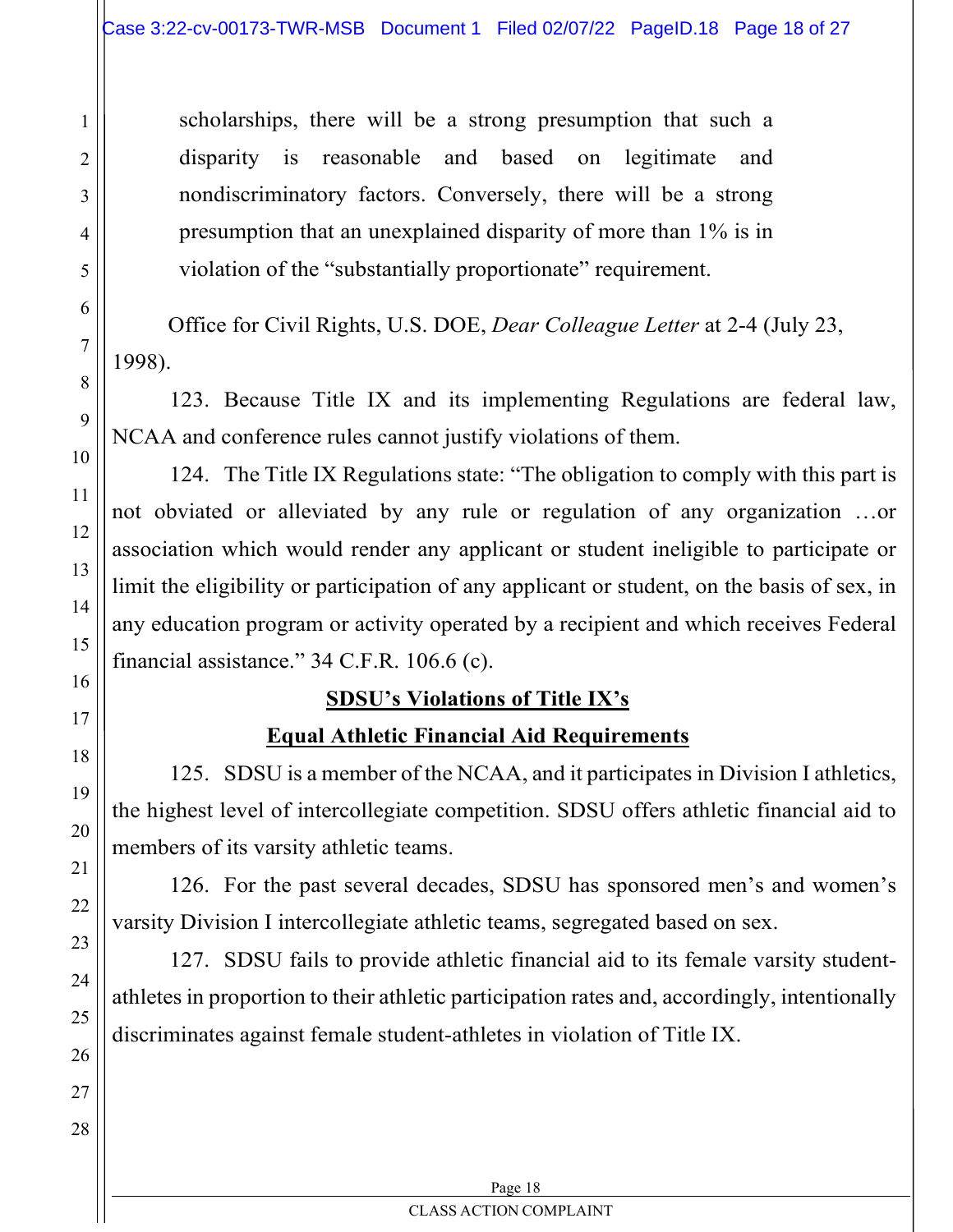128. At all times relevant to this case, Defendants were and are responsible for ensuring that SDSU complied with Title IX and provided proportional athletic financial aid to its female student-athletes.

|                                                                             |                                                                                                                                                          |                                              |               |                          |                       |                                      |                     | $120.$ At all three felevalit to this ease, Defendants were and are responsible for |
|-----------------------------------------------------------------------------|----------------------------------------------------------------------------------------------------------------------------------------------------------|----------------------------------------------|---------------|--------------------------|-----------------------|--------------------------------------|---------------------|-------------------------------------------------------------------------------------|
| nsuring that SDSU complied with Title IX and provided proportional athletic |                                                                                                                                                          |                                              |               |                          |                       |                                      |                     |                                                                                     |
|                                                                             |                                                                                                                                                          | inancial aid to its female student-athletes. |               |                          |                       |                                      |                     |                                                                                     |
|                                                                             |                                                                                                                                                          |                                              |               |                          |                       |                                      |                     | 129. For more than a decade, female varsity student-athletes at SDSU have           |
|                                                                             |                                                                                                                                                          |                                              |               |                          |                       |                                      |                     | een deprived of athletic financial aid in proportion to their participation in SDSU |
|                                                                             |                                                                                                                                                          |                                              |               |                          |                       |                                      |                     |                                                                                     |
|                                                                             | thletics, and the difference in the proportion has always been greater than 1%.<br>130. The information summarized in the chart and paragraphs below was |                                              |               |                          |                       |                                      |                     |                                                                                     |
|                                                                             |                                                                                                                                                          |                                              |               |                          |                       |                                      |                     |                                                                                     |
|                                                                             |                                                                                                                                                          |                                              |               |                          |                       |                                      |                     | ubmitted by SDSU to the federal government under EADA and verified as accurate.     |
|                                                                             |                                                                                                                                                          |                                              |               |                          |                       |                                      |                     | Amount of aid                                                                       |
|                                                                             |                                                                                                                                                          | Female                                       | Male          |                          |                       |                                      | % of aid            | SDSU deprived                                                                       |
|                                                                             |                                                                                                                                                          | Student                                      | Student  % of |                          | Female Aid            | Male Aid                             | awarded             | female student                                                                      |
|                                                                             | Year                                                                                                                                                     | Athletes                                     |               | Athletes females Awarded |                       | Awarded                              | to females athletes |                                                                                     |
|                                                                             | 2010                                                                                                                                                     | 269                                          | 222           |                          |                       | 54.79% \$2,776,419.00 \$2,708,301.00 | 50.62%              | \$228,447.97                                                                        |
|                                                                             | 2011                                                                                                                                                     | 302                                          | 235           |                          |                       | 56.24% \$3,169,134.00 \$3,073,774.00 | 50.76%              | \$341,775.15                                                                        |
|                                                                             | 2012                                                                                                                                                     | 312                                          | 231           |                          |                       | 57.46% \$3,586,299.00 \$3,181,040.00 | 52.99%              | \$302,116.78                                                                        |
|                                                                             | 2013                                                                                                                                                     | 322                                          | 239           |                          | 57.40% \$3,813,759.00 | \$3,482,941.00                       | 52.27%              | \$374,364.71                                                                        |
|                                                                             | 2014                                                                                                                                                     | 310                                          | 236           |                          |                       | 56.78% \$3,943,771.00 \$3,685,045.00 | 51.70%              | \$387,608.05                                                                        |
|                                                                             | 2015                                                                                                                                                     | 304                                          | 230           |                          |                       | 56.93% \$4,176,824.00 \$3,914,582.00 | 51.62%              | \$429,519.49                                                                        |
|                                                                             | 2016                                                                                                                                                     | 315                                          | 226           |                          | 58.23% \$4,426,056.00 | \$4,155,385.00                       | 51.58%              | \$570,531.64                                                                        |
|                                                                             | 2017                                                                                                                                                     | 303                                          | 216           |                          |                       | 58.38% \$4,527,853.00 \$4,325,925.00 | 51.14%              | \$641,115.66                                                                        |
|                                                                             | 2018                                                                                                                                                     | 316                                          | 221           |                          | 58.85% \$4,580,663.00 | \$4,604,510.00                       | 49.87%              | \$824,392.25                                                                        |

20

21

22

23

25

27

28

1

2

3

4

5

6

7

8

9

10

11

12

131. In 2019-20, SDSU's 315 female student-athletes equaled 58.12% of the total student-athletes. But female student-athletes were provided with only 50.57% of the \$9,198,841 in athletic financial aid the school awarded that year, amounting to a loss of  $$694,267.88$  in athletic financial aid for women.<sup>1</sup>

24 26 <sup>1</sup> Lost athletic financial aid is calculated by subtracting the aid SDSU actually awarded to female student-athletes in a given year from the athletic financial aid female student-athletes would have been awarded if SDSU had complied with Title IX by awarding such aid proportionally (i.e., if the percentage of athletic financial aid awarded to female student-athletes matched the percentage of female student-athletes participating in SDSU's varsity athletics program). For example, in 2019-20 the lost athletic financial aid would be  $((0.5812 \times $9,198,841) $4,651,922$  = \$694,267.88 based on the information disclosed by SDSU to the DOE in its annual EADA report.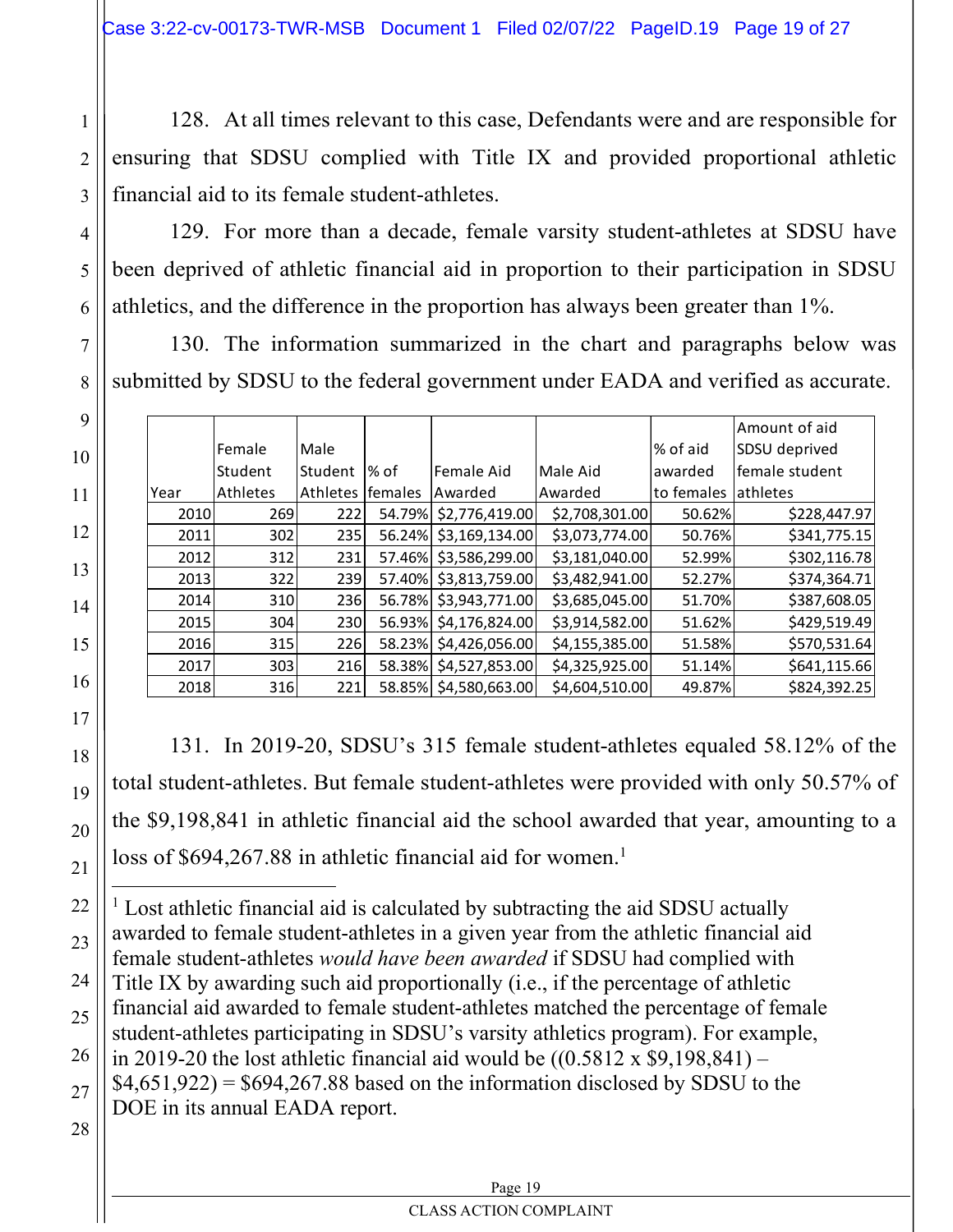132. In 2020-21, SDSU's 305 female student-athletes equaled 57.22% of the total student-athletes. But female student-athletes were provided with only 50.64% of the \$8,679,501.00 in athletic financial aid the school awarded that year, amounting to a loss of \$571,692.82 in athletic financial aid for women.

7

8

9

10

11

12

13

14

15

16

17

18

19

20

21

22

1

2

133. Thus, in just the last two academic years, not including the current academic year, SDSU's female student-athletes have received over \$1.2 million less in athletic financial aid—and its male varsity student-athletes have received over \$1.2 million more—than they would have received if SDSU had granted such aid in proportion to the number of students of each sex participating in intercollegiate athletics.

134. A similar or greater unequal and disproportionate allocation of athletic financial aid to varsity female student-athletes at SDSU is taking place in the 2021-22 academic year and will continue in the future if it is not stopped.

135. Defendants have not asserted or attempted to demonstrate any justification for SDSU's failure to provide female student-athletes with equal athletic financial aid that does not reflect underlying discrimination—and Plaintiffs are not aware of any.

136. For example, if more female student-athletes were in-state residents, more male student-athletes were non-residents, and SDSU spent at least as much money trying to recruit female student-athlete non-residents as male student-athlete nonresidents (so the in-state/out-of-state difference was not attributable to sex discrimination in recruiting), that might arguably help explain the smaller and disproportionate grants of athletic financial aid to SDSU's female student-athletes.

137. In fact, however, more male athletes at SDSU are in-state residents, more female student-athletes are non-residents, and SDSU spends far more money trying to recruit male student-athletes (approximately \$1,702 per athlete in 2019-20) than it spends trying to recruit female student-athletes (approximately \$593 per athlete in 2019-20).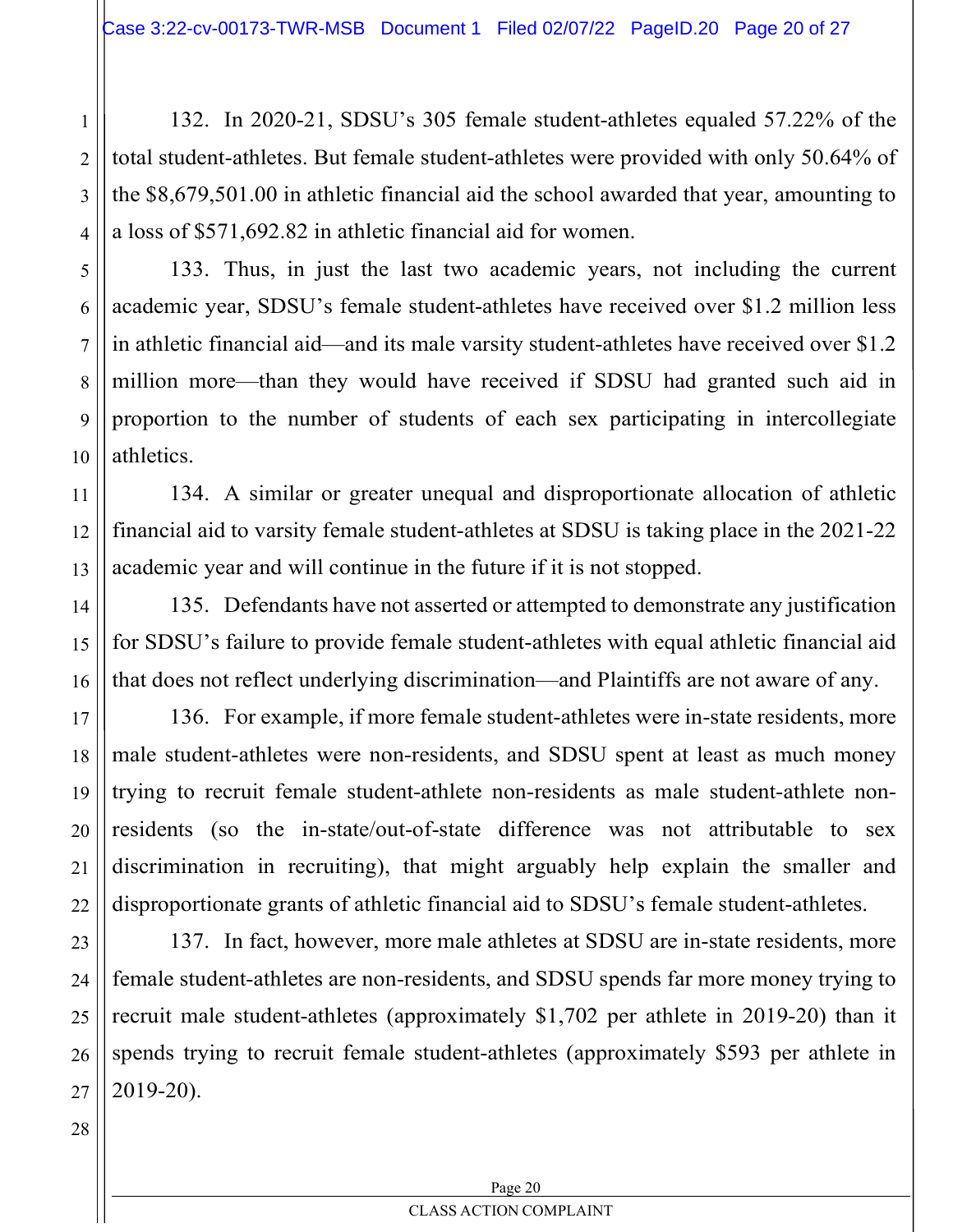# CLASS ALLEGATIONS

138. Plaintiffs bring this action on behalf of themselves and a class and subclass of all those similarly situated, pursuant to Federal Rule of Civil Procedure 23(b)(2) and  $(b)(3)$ .

139. Specifically, Plaintiffs seek to represent a class for damages under Rule 23(b)(3) defined as: all current and former female students who participated in intercollegiate varsity athletics at SDSU from the 2019-20 academic year to the present and did not receive all of the athletic financial aid they could have received.

140. Plaintiffs also seek to certify a subclass for injunctive relief under Rule 23(b)(2) of all female students currently participating in intercollegiate athletics at SDSU who are not receiving all of the athletic financial aid they could receive.

141. Plaintiffs reserve the right to revise or amend the above class and subclass definitions based on facts learned in discovery.

142. All of the named Plaintiffs are members of the proposed class, at least four are members of the proposed subclass, and all have been and/or are being injured by Defendants' discrimination on the basis of sex in the distribution of athletic financial aid in SDSU's varsity athletic program.

143. Numerosity. The proposed class and subclass meet the "numerosity" requirement of Fed. R. Civ. P. 23(a)(1) because over 300 female student-athletes participated in varsity athletics at SDSU annually in and since the 2019-20 academic year. Joinder of them all is impracticable.

144. The proposed class also meets that requirement because joinder of all class members and all persons harmed by Defendants' past and still-ongoing sex discrimination in SDSU's varsity intercollegiate athletic program is impracticable.

145. The proposed class is known to exist, but the number of female studentathletes in it will increase during this litigation because of the nature of college enrollment and athletic participation. The number of female student-athletes harmed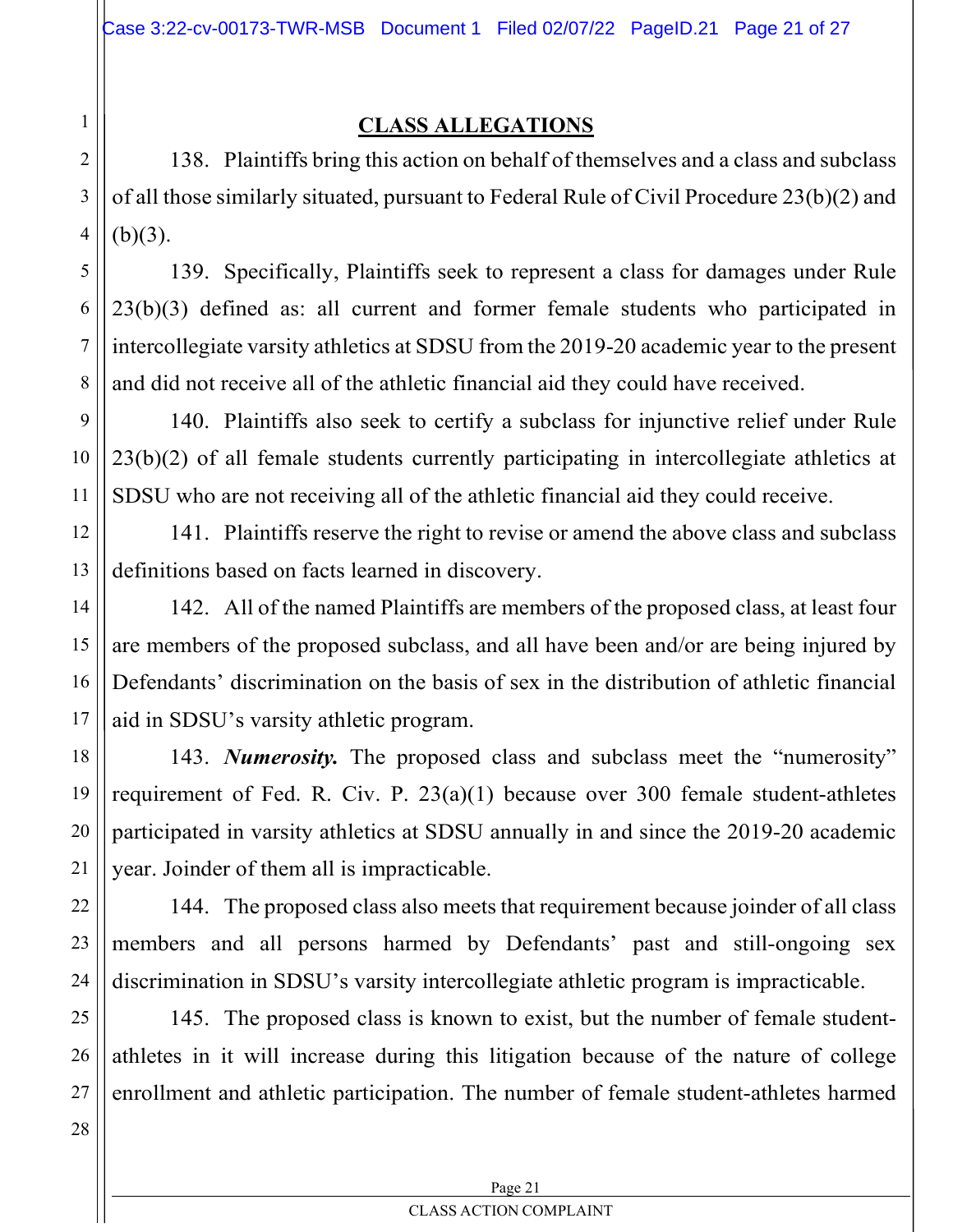by Defendants' discrimination will grow as each outgoing class of students graduates and each incoming class of students starts attending SDSU.

146. The exact number of female varsity student-athletes who have been, are being, and will be harmed by Defendants' conduct, while numerous, is unknown, making joinder impracticable for that reason, too.

147. Commonality And Predominance. Plaintiffs satisfy the "commonality" requirement of Rule  $23(a)(2)$  and the predominance requirement of Rule  $23(b)(3)$ because there are questions of law and fact in common to the proposed class and subclass that predominate over any questions affecting only individual members, making a class action superior to other available methods for fairly and efficiently adjudicating the controversy. These questions include whether Defendants have violated and are violating Title IX by failing to provide female varsity student-athletes at SDSU with proportional athletic financial aid, and, if so, what remedies the female varsity student-athletes are entitled to as a result.

148. Because Title IX requires comparison of the sex-segregated men's and women's athletic programs, the Title IX issues in this action are inherently class-based.

149. Typicality. Plaintiffs satisfy the "typicality" requirement of Federal Rule of Civil Procedure 23(a)(3) because their claims are typical of those of the proposed class. They all have been denied and/or are being denied proportional athletic financial aid at SDSU because of Defendants' ongoing sex discrimination. They all want to end SDSU's continuing violation of Title IX and recover appropriate remedies for themselves and the proposed class.

150. In addition, Plaintiffs, like all members of the proposed class, have been, are being, or will be harmed by the ongoing sex discrimination in the distribution of athletic financial aid in SDSU's varsity athletics program.

151. Adequacy. Plaintiffs are members of the proposed class and they will fairly and adequately represent the interests of the class as required by Rule 23(a)(4).

1

2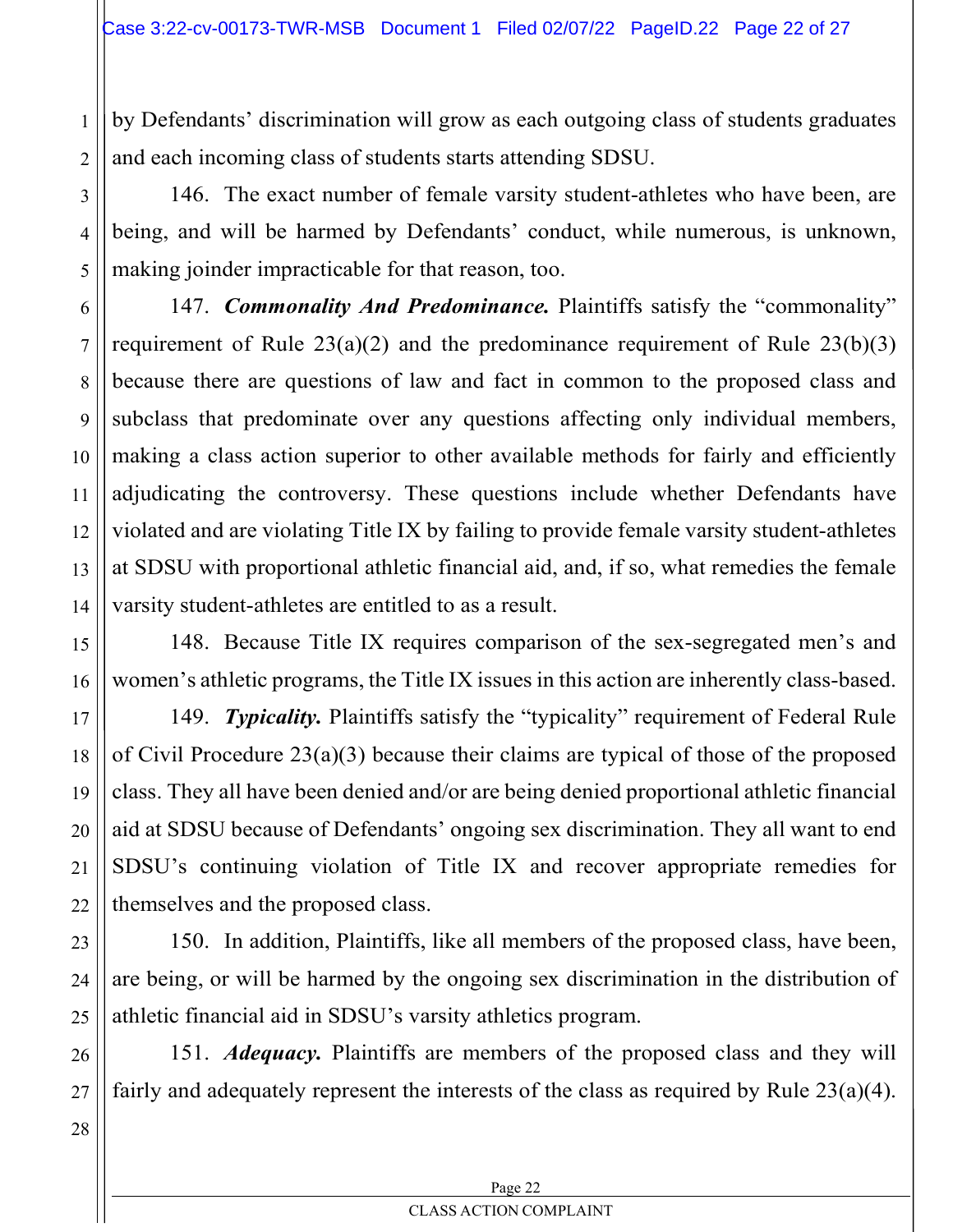At least four Plaintiffs are members of the proposed subclass and they will fairly and adequately represent the interests of the subclass as required by Rule 23(a)(4). Plaintiffs intend to prosecute this action vigorously to secure fair and adequate monetary and equitable relief for the entire class and subclass. There is no conflict between Plaintiffs and class members.

152. Plaintiffs have retained counsel who have significant experience and success prosecuting Title IX class actions against universities and will adequately represent the class. Their counsel have devoted substantial time to identifying and investigating the potential claims in this action, have developed detailed knowledge of the facts and the applicable law, have no conflicts with Plaintiffs or the putative class, and have sufficient resources to commit to representing the putative class.

153. Rule 23(b)(3) Certification: Superiority. Plaintiffs satisfy the requirement for certification of their claims for damages under Rule 23(b)(3) because class certification would be superior to other available methods for the fair and efficient adjudication of this controversy. Here, it would be impractical and economically infeasible for class members to seek redress individually. Proof and resolution of their claims require class-wide evidence and findings. No litigation concerning this controversy has already begun by other class members and litigation of these claims in this forum is desirable.

154. Rule 23(b)(2) Certification: Defendants' Common Conduct. Plaintiffs satisfy the requirement for certification of their claims for equitable relief under Rule  $23(b)(2)$  in that the Defendants are acting or refusing to act on grounds that apply generally to the class—by denying female student-athletes at SDSU proportional athletic financial aid—so that final injunctive relief or corresponding declaratory relief is appropriate respecting the class as a whole.

155. Plaintiffs are seeking equitable relief under Rule 23(b)(2) because they have no adequate remedy at law to prevent Defendants from violating Title IX in the

1

2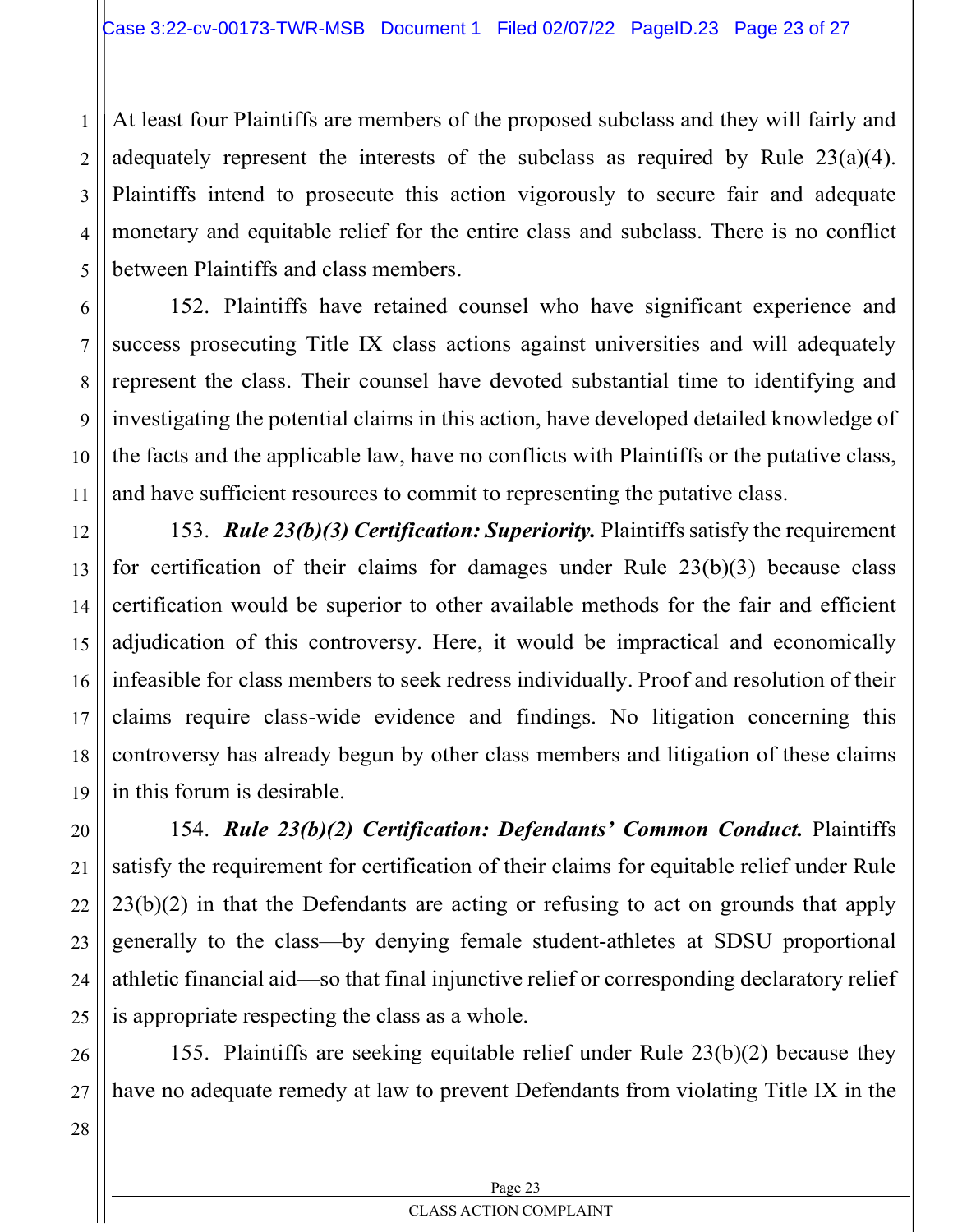future by depriving SDSU's female varsity student-athletes of equal athletic financial aid.

#### COUNT I

#### Title IX

#### Unequal Allocation of Athletic Financial Aid

6 7 156. Plaintiffs bring this claim on behalf of the class and subclass defined above.

157. SDSU provides athletic financial aid to some of its male and female varsity student-athletes.

158. Under Title IX and 34 C.F.R. § 106.37, as interpreted by OCR, SDSU must provide athletic financial aid to its female and male student-athletes in proportion to the number of students of each sex participating in intercollegiate athletics.

159. Defendants have not provided and do not provide athletic financial aid to SDSU's female and male student-athletes in proportion to the number of students of each sex participating in intercollegiate athletics.

160. Defendants have provided and continue to provide SDSU's female varsity student-athletes much less—and its male varsity student-athletes much more—athletic financial aid than they would have received if SDSU had granted such aid in proportion to the number of students of each sex participating in intercollegiate athletics.

161. Defendants' failure to provide SDSU's female student-athletes with athletic financial aid in proportion to the number of female student-athletes participating in intercollegiate athletics constitutes sex discrimination in violation of Title IX and 34 C.F.R. § 106.37.

162. Individuals harmed by violations of Title IX may seek and recover monetary damages, injunctive relief to prevent continuing discrimination, and declaratory relief.

1

2

3

4

5

8

9

10

11

12

13

14

15

16

17

18

19

20

21

22

23

24

25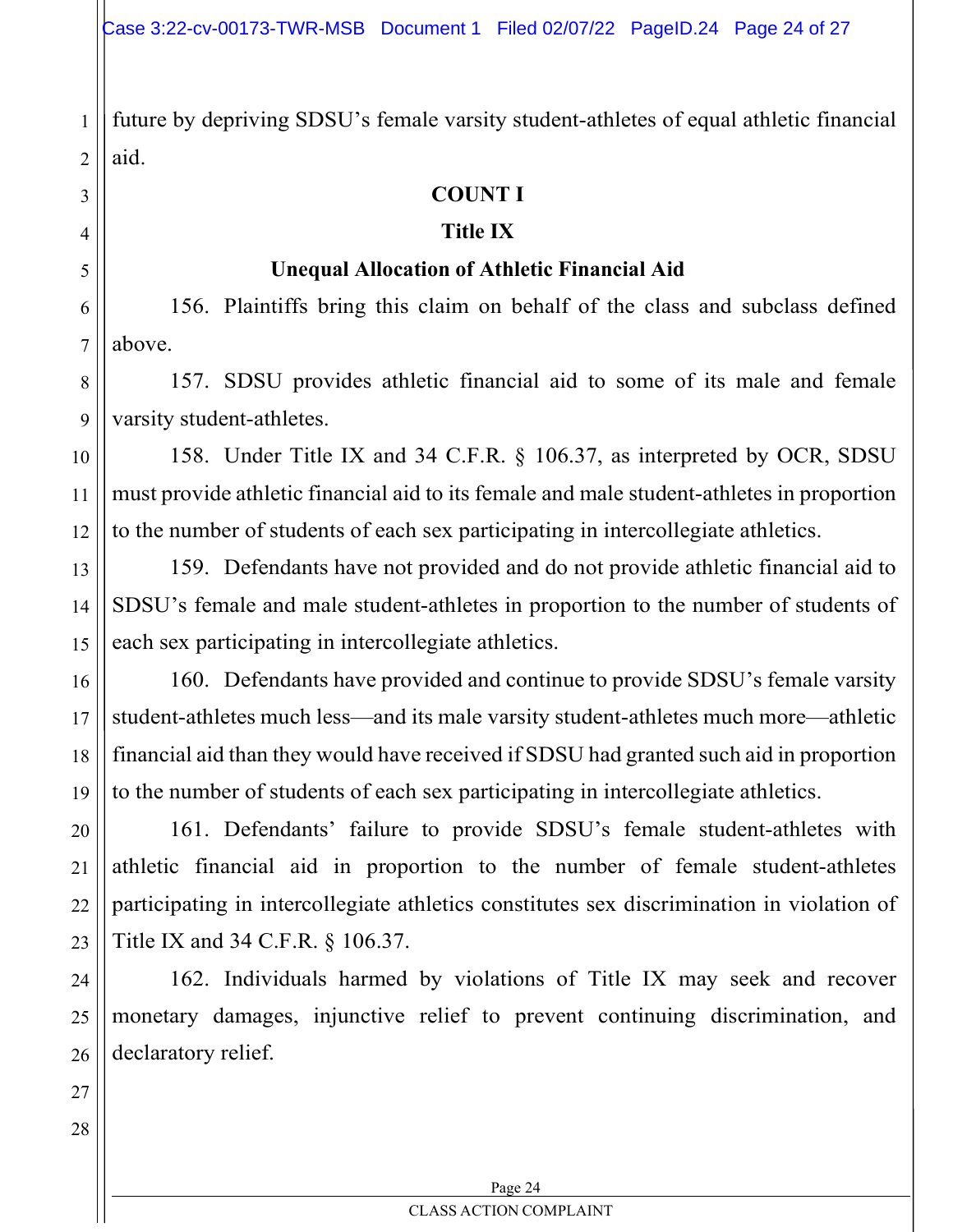163. Plaintiffs and the class members have been and are harmed by Defendants' failure to provide SDSU's female student-athletes with athletic financial aid in proportion to the number of female student-athletes participating in intercollegiate athletics. Such harm includes, but is not limited to, lost athletic financial aid and being subjected to sex discrimination. Accordingly, they are entitled to the relief requested herein.

# PRAYER FOR RELIEF

WHEREFORE, Plaintiffs pray that this Court:

A. Certify this case as a class action for damages under Rule 23(b)(3) on behalf of all current and former female students who participated in intercollegiate varsity athletics at SDSU in or since the 2019-20 academic year and did not receive all of the athletic financial aid they could have received, certify a subclass for equitable relief under Rule 23(b)(2) of all female students currently participating in in intercollegiate athletics at SDSU who are not receiving all of the athletic financial aid they could receive, appoint Plaintiffs as class representatives, and appoint Plaintiffs' counsel as class counsel;

B. Enter an order declaring that Defendants have engaged in a past and continuing pattern and practice of discrimination against female students on the basis of sex in the distribution of athletic financial aid in SDSU's varsity intercollegiate athletics program, in violation of Title IX and the Regulations promulgated thereunder;

C. Issue a permanent injunction barring Defendants from discriminating against female students in the distribution of athletic financial aid in on the basis of sex in SDSU's varsity intercollegiate athletics program;

D. Award Plaintiffs compensatory damages and other monetary relief as permitted by law;

E. Maintain jurisdiction over this action to monitor Defendants' compliance with this Court's orders;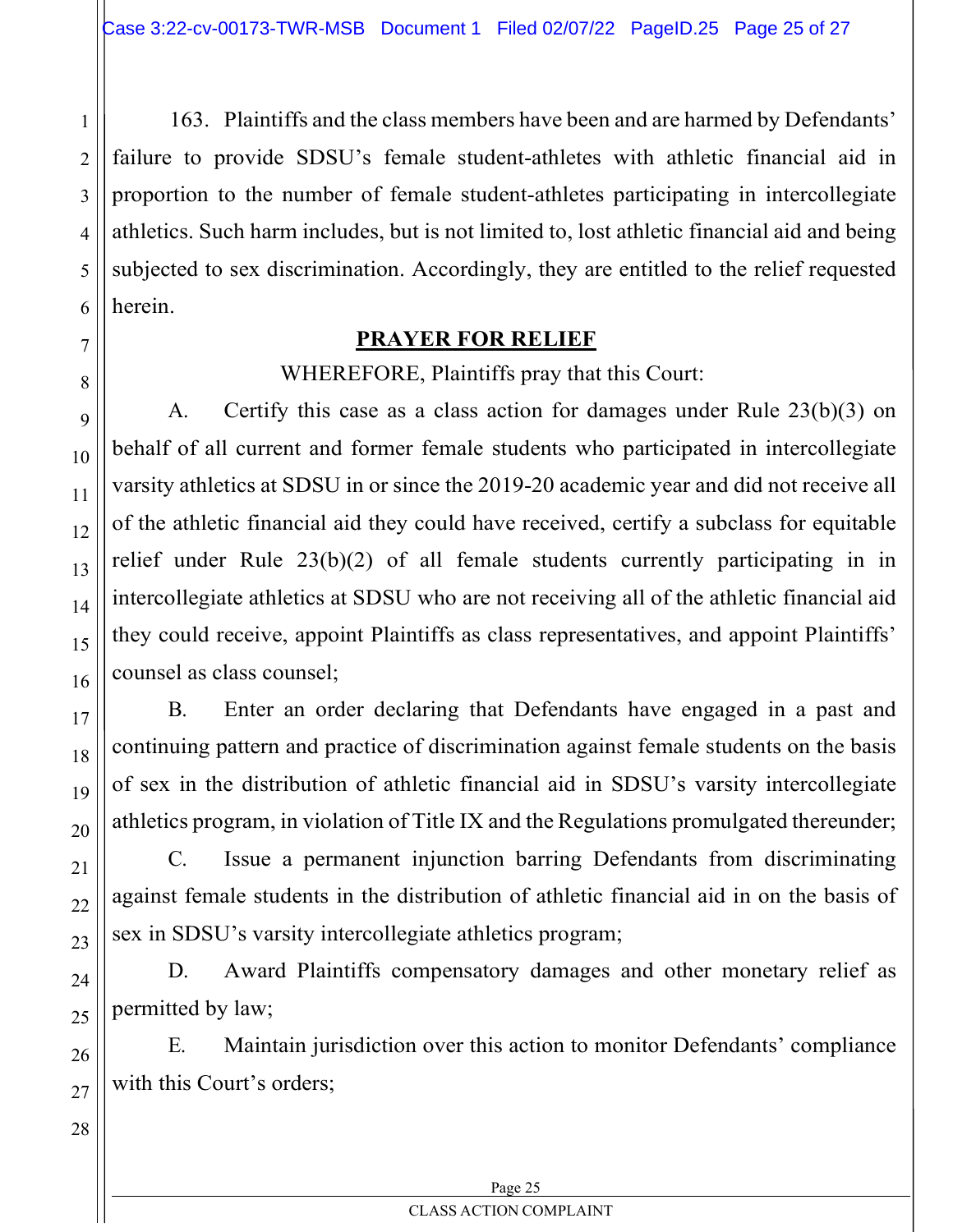| 1              | $F_{\cdot}$ |                         | Award Plaintiffs their reasonable attorneys' fees and expenses; and           |
|----------------|-------------|-------------------------|-------------------------------------------------------------------------------|
| $\overline{2}$ | G.          |                         | Order such other and further relief as the Court deems appropriate.           |
| 3              |             | Dated: February 7, 2022 | Respectfully submitted,                                                       |
| 4              |             |                         | $/s$ Gayle M. Blatt                                                           |
| 5              |             |                         | Gayle M. Blatt (SBN 122048)<br><b>CASEY GERRY SCHENK</b>                      |
| 6              |             |                         | <b>FRANCAVILLA BLATT &amp; PENFIELD, LLP</b>                                  |
| $\overline{7}$ |             |                         | 110 Laurel Street<br>San Diego, CA 92101                                      |
|                |             |                         | Telephone: (619) 238-1811                                                     |
| 8              |             |                         | E-mail: gmb@cglaw.com                                                         |
| 9              |             |                         | Arthur H. Bryant (SBN 208365)                                                 |
| 10             |             |                         | <b>BAILEY &amp; GLASSER, LLP</b>                                              |
| 11             |             |                         | 1999 Harrison Street, Suite 660                                               |
|                |             |                         | Oakland, CA 94612                                                             |
| 12             |             |                         | Tel.: (510) 272-8000                                                          |
| 13             |             |                         | E-mail: abryant@baileyglasser.com                                             |
| 14             |             |                         | Lori Bullock (to be admitted <i>pro hac vice</i> )                            |
| 15             |             |                         | <b>BAILEY &amp; GLASSER LLP</b>                                               |
|                |             |                         | P.O. Box 197                                                                  |
| 16             |             |                         | Ankeny, IA 50023                                                              |
| 17             |             |                         | Tel.: 515.416.9051                                                            |
| 18             |             |                         | E-mail: lbullock@baileyglasser.com                                            |
| 19             |             |                         | Cary Joshi (to be admitted pro hac vice)                                      |
| 20             |             |                         | Joshua I. Hammack (to be admitted pro hac vice)                               |
|                |             |                         | <b>BAILEY &amp; GLASSER LLP</b><br>1055 Thomas Jefferson Street NW, Suite 540 |
| 21             |             |                         | Washington, DC 20007                                                          |
| 22             |             |                         | Tel: (202) 463-2101                                                           |
| 23             |             |                         | E-mail: cjoshi@baileyglasser.com                                              |
| 24             |             |                         | E-mail: jhammack@baileyglasser.com                                            |
| 25             |             |                         |                                                                               |
| 26             |             |                         |                                                                               |
| 27             |             |                         |                                                                               |
| 28             |             |                         |                                                                               |
|                |             |                         |                                                                               |
|                |             |                         | Page 26                                                                       |
|                |             |                         | <b>CLASS ACTION COMPLAINT</b>                                                 |